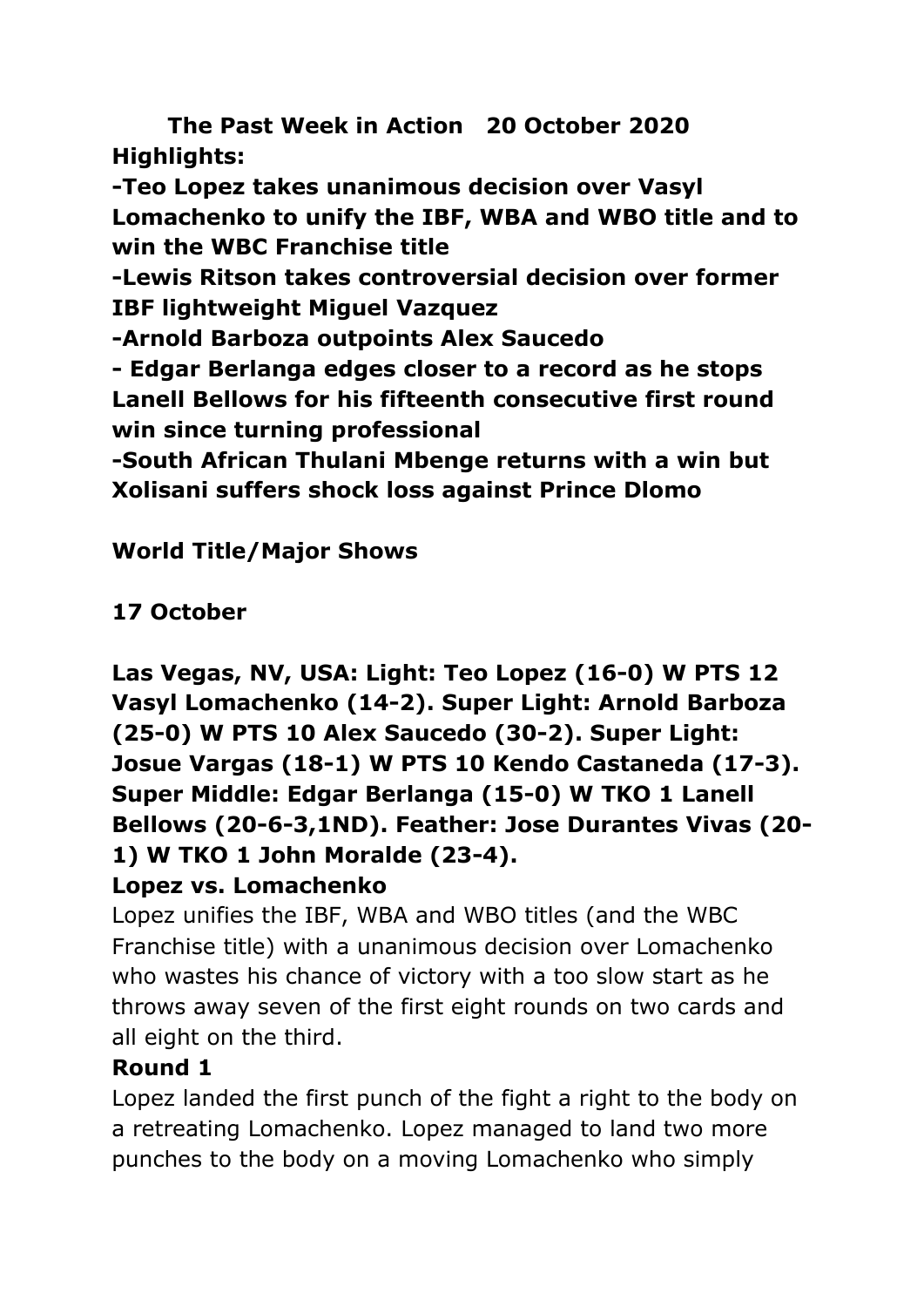gave the round away by hardly throwing a punch at all and not landing one.

#### **Score: 10-9 Lopez Round 2**

Lopez made a lively start clubbing Lomachenko with a right to the head and following that with some body punches.

Lomachenko was constantly on the retreat with Lopez tracking him. Lomachenko connected with two left counters to make it close but did not do enough to take the round.

#### **Score: 10-9 Lopez Lopez 20-18 Round 3**

Lopez scores with a couple of body punches at the start of the round as he continued to shadow the retreating Lomachenko. Lopez landed a couple of punches to the body late in the round and although Lomachenko started to come forward he was not throwing enough punches.

#### **Score: 10-9 Lopez Lopez 30-27 Round 4**

A dire round with very little action from either fighter. What punches were landed came from Lopez who at least was throwing punches even if short with most and with Lomachenko suffering from punch constipation only prodding out some light jabs. The statistics told the tale with Lopez having thrown 149 punches and scored with 35 and Lomachenko thrown 36 and landed 13.This was an important fight but not an entertaining one. You can't win rounds if you don't throw punches

**Score: 10-9 Lopez Lopez 40-36 Official Scores: Judge Tim Cheatham 40-36 Lopez, Judge Julie Lederman 40-36 Lopez, Judge Steve Weisfeld 40-36 Lopez**

# **Round 5**

Again it was Lopez tracking the back-peddling Lomachenko. Lopez scored with a couple of strong body punches and a right to the head and that was enough to give him a round in which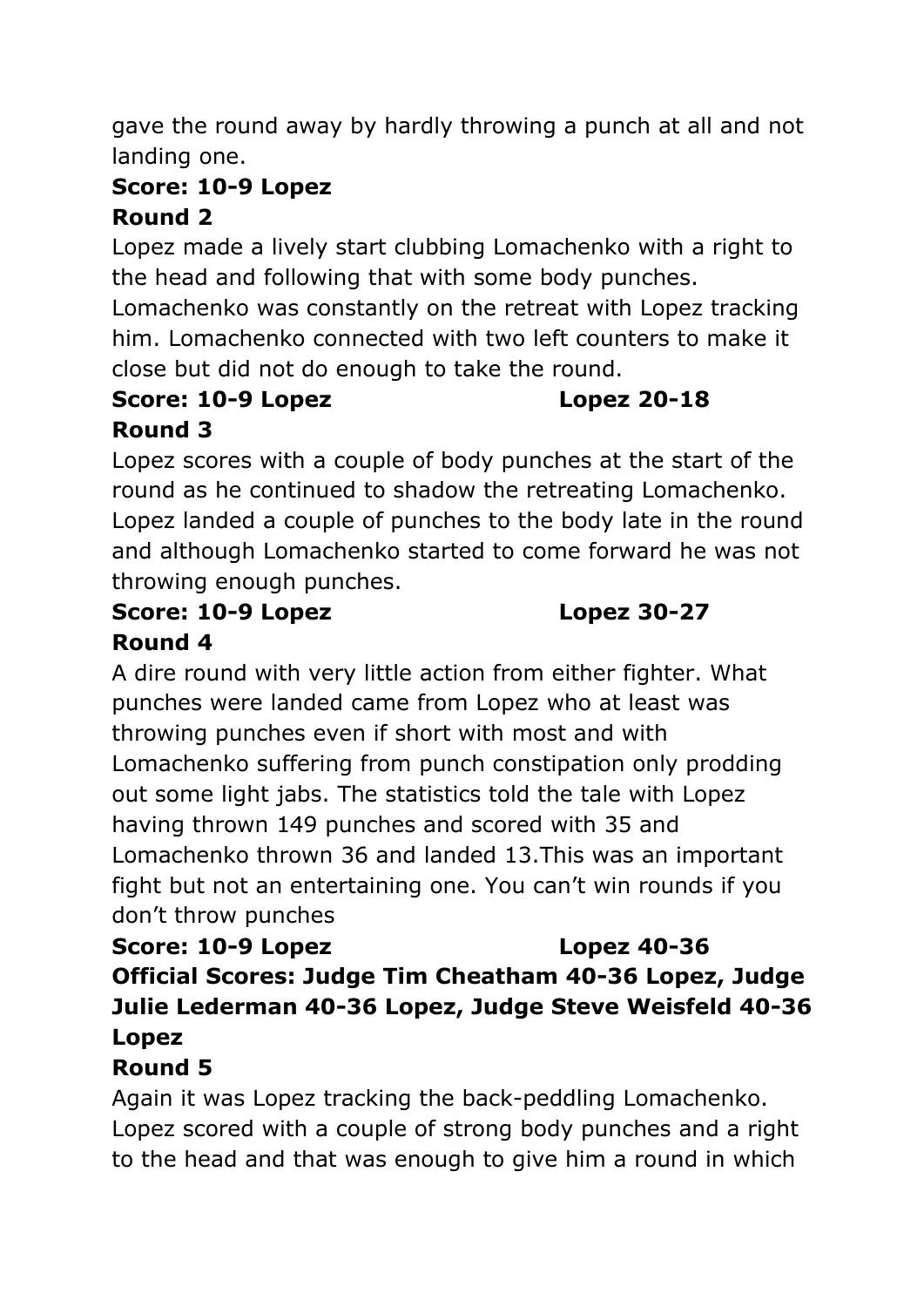the number of punches Lomachenko threw was in single figures.

# **Score: 10 9 Lopez Lopez 50-45 Round 6**

Lomachenko showed some more life at the start of this round coming forward scoring with jabs. However he then went back on the retreat and Lopez finished the round strongly with some body punches

## **Score: 10-9 Lopez Lopez 60-54 Round 7**

A punch in the second round had started a reddening under Lopez's left eye and it was now a small swelling. As in the sixth Lomachenko again was more positive early and scored with a right cross which was the best punch he had landed so far. After that Lopez was finding the target with hard single punches to take the round.

### **Score: 10-09 Lopez Lopez 70-63 Round 8**

Finally a fight broke out. Lomachenko was coming forward looking to take the fight to Lopez. He was throwing more punches and putting together some sharp combinations catching Lopez with two powerful lefts to the head. Lopez was caught out by the change of tactics and was too slow with counters. But was it going to prove that Lomachenko had already given away too many rounds?

**Score: 10-9 Lomachenko Lopez 79-73 Official Scores: Judge Tim Cheatham 79-73 Lopez, Judge Julie Lederman 80-72 Lopez, Judge Steve Weisfeld 79-73 Lopez.**

# **Round 9**

Another round for Lomachenko. He was taking the fight to Lopez scoring with snappy jabs and then putting together little bursts of punches. Lopez looked much less composed on the back foot. He was still dangerous but was off target with his punches.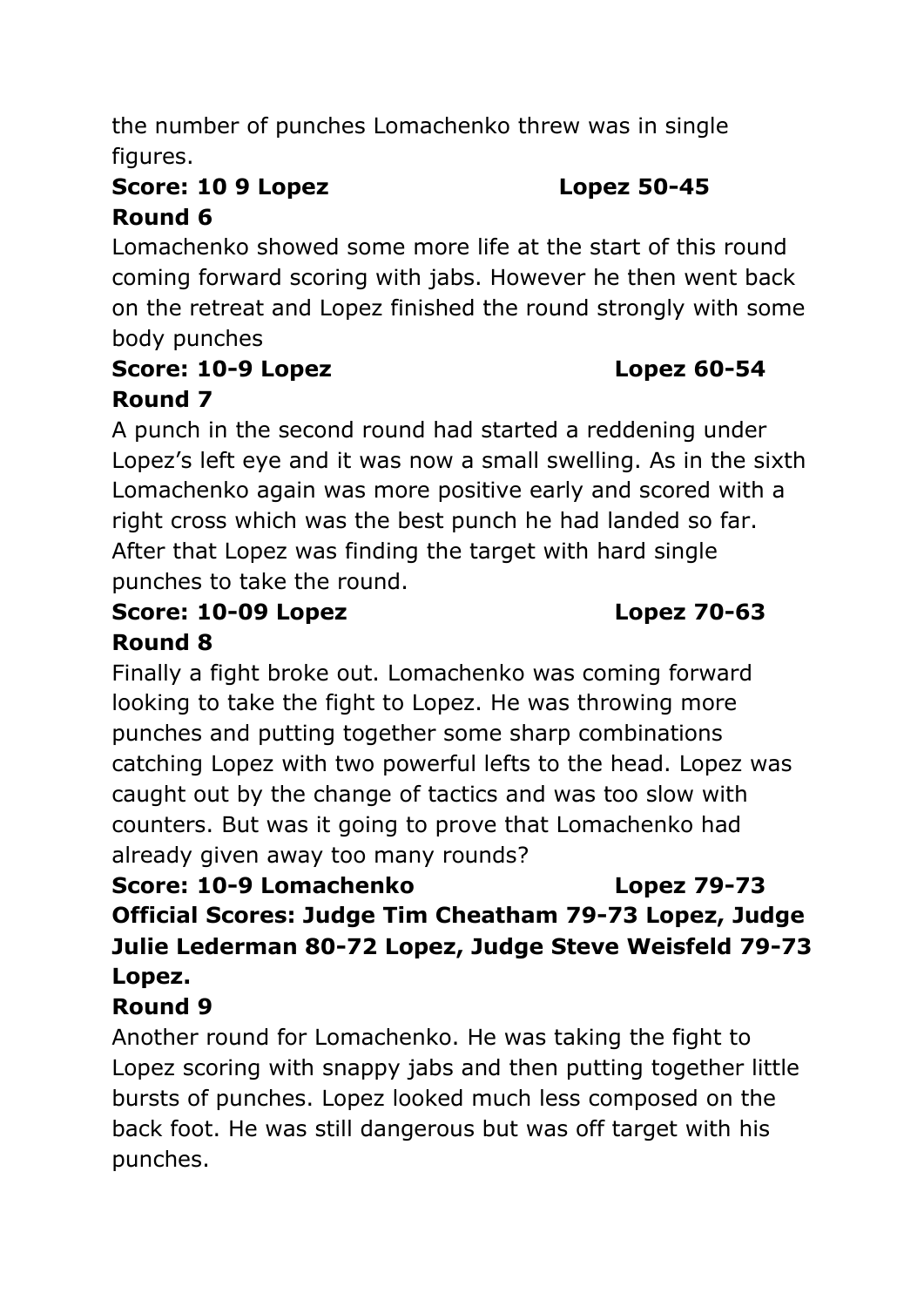# **Score: 10-9 Lomachenko Lopez 88-83 Round 10**

Lomachenko was in control of the fight now. He was coming forward throwing punches connecting with jabs then two/three punch bursts. Lopez was on the back foot and being outscored. A low punch caused a break in the action just before the bell as Lomachenko was given some recovery time.

# **Score: 10-9 Lomachenko Lope 97-93 Round 11**

Lomachenko was hustling and chasing down Lopez. He was putting his punches together well with Lopez restricted to one punch at a time. Lomachenko kept up the pressure until late in the round when Lopez connected with some hard body punches but it was Lomachenko's round

# **Score: 10-9 Lomachenko Lopez 106-103 Round 12**

Lomachenko gave it a try in the last round and started well but then Lopez produced a strong finish as he drove Lomachenko back with hooks and uppercuts over the last half of the round. Just before the bell Lopez suffered a bad cut on his right eyelid. If that had happened earlier then the fight would have had to be stopped but with just seconds to go the doctor allowed the fight to continue and Lopez drove his way to victory.

# **Score: 10-9 Lopez Lopez 116-112 Official Scores: Judge Tim Cheatham 116-112 Lopez, Judge Julie Lederman 119-109 Lopez, Judge Steve Weisfeld 117-111 Lopez.**

Lopez was a deserving winner although to me not nearly as wide a margin as that shown in the score of experienced Judge Julie Lederman who has been severely criticised for her score. However the main culprit here was Lomachenko who had obviously planned to start slow and then come on strong . The Lomachenko of the first seven rounds was nothing like the one we are used to and even at the end some of the clever movement and fast combinations were missing. Lopez pressed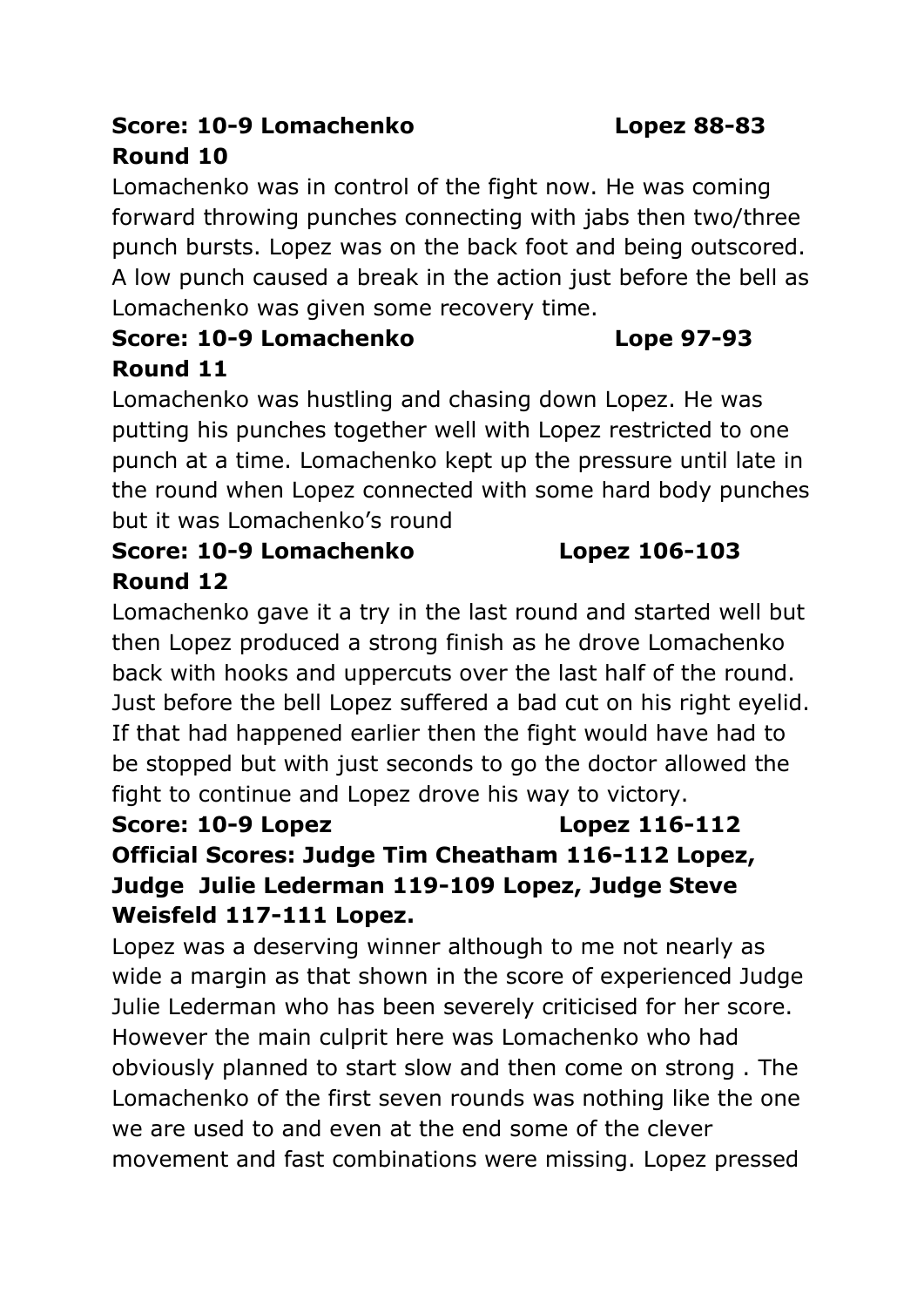hard from the start and received the reward his effort deserved. Many take the view that if there is a return (although I understand there was no return clause in the contract) then Lomachenko will take on board his mistakes from this fight and emerge then winner. If there is a return let's just hope it will be more entertaining fight than this one. The question of whether Lopez is now world champion of all four sanctioning bodies is in doubt. It is disingenuous of the WBC to describe Devin Haney in their official ratings as World Champion and then say Lopez has won the WBC world title. If the WBC world champion does not hold the WBC world title what title does he hold?

#### **Barboza vs. Saucedo**

Barboza continues his progress towards a world title shot late in 2021 with convincing unanimous decision over WBO No 6 Saucedo. Barboza began the fight with a southpaw guard as they were both looking to dominate. Barboza scored early with a strong left hook with Saucedo digging in left hooks to the body. The high pace continued in the second with Sauced knocking Barboza off balance with a left hook but Barboza, still fighting southpaw, scored with some hard straight lefts. Barboza started to open a gap in the points from the third with some fast combinations and in the fourth outworked Saucedo and connected with some heavy rights to the head. The pace was still hot in the fifth with Saucedo marching forward landing with hooks and Barboza getting through with the heavier punches in heated exchanges. It was close-quarters stuff throughout the sixth with Saucedo swarming forward chucking hooks and Barboza more accurate and landing the harder punches but Saucedo just having the edge. The action slowed a little in the seventh with a moment of controversy. As Barboza backed out of an exchange Saucedo landed with a left and Barboza dropped to his haunches in a corner and put his left glove on the canvas to steady himself. The referee ruled it a slip but at the end of the round the Nevada Commission's replay representative informed the referee it was a genuine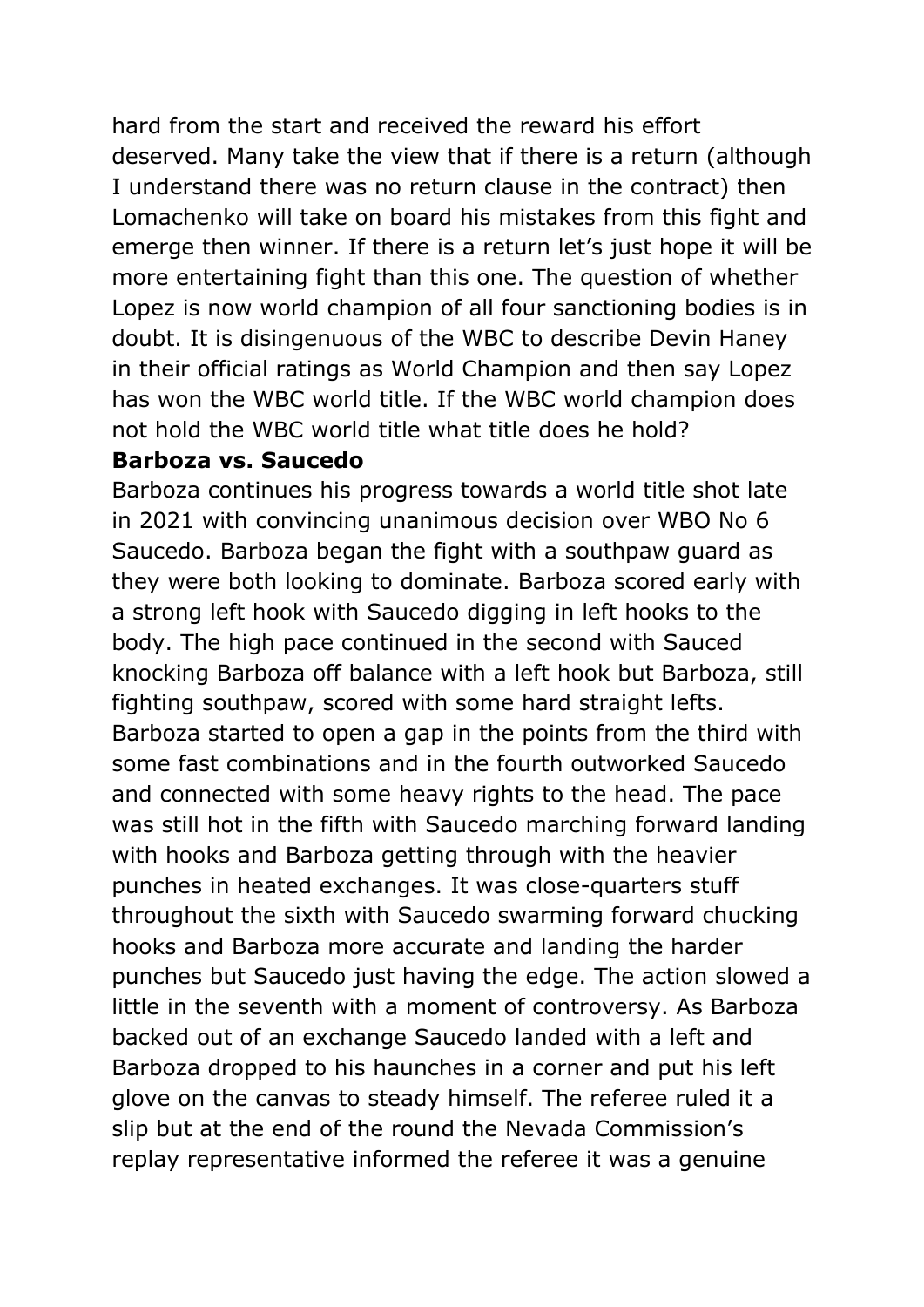knockdown so it was a 10-8 round for Saucedo. That made the scores close but Barboza took the eighth and ninth and rocked Saucedo a couple of times in the tenth although Saucedo fought hard all the way. Scores 97-92 twice and 96-93 for Barboza. The 28-year-old Californian has wins over Mike Reid, Mike Alvarado and Tony Luis and is rated WBC 7/WBO 7 Mexican Saucedo, 26, lost on a seventh round TKO when challenging Maurice Hooker for the WBO title in 2018 but had rebuilt well with victories against Rod Salka and Sonny Fredrickson.

### **Vargas vs. Castaneda**

The speed and skill of Vargas are just too much for Castaneda as Vargas eases his way to a wide unanimous verdict. Southpaw Vargas controlled the action from the first bell. He was snapping out his jab and firing quick combinations with Castaneda waiting too long to let his punches go. In the second Vargas put Castaneda down with a straight left. It was not a heavy knockdown and Castaneda was in no real trouble when he arose. The knockdown gave Vargas a good lead and he built on that over the middle rounds being quicker to the punch and frustrating Castaneda's attempts to cut off the ring using quick footwork and clever upper body movement. Castaneda connected with a solid right in the sixth with that being the best he could manage against a slick Vargas. Not a big puncher Vargas looked to be trying to boost his Ko% with a big effort in the eighth but Castaneda continued to come forward and never really looked in any trouble as Vargas outboxed him over the last two rounds. Scores 100-89, 99-90 and 98-91. The 22 year-old Puerto Rican's only loss was on a disqualification and he has won his last twelve fights. Texan Castaneda has now suffered three losses in a row but in tough asks against unbeaten Yomar Alamo who took a majority decision and Jose Zepeda.

#### **Berlanga vs. Bellows**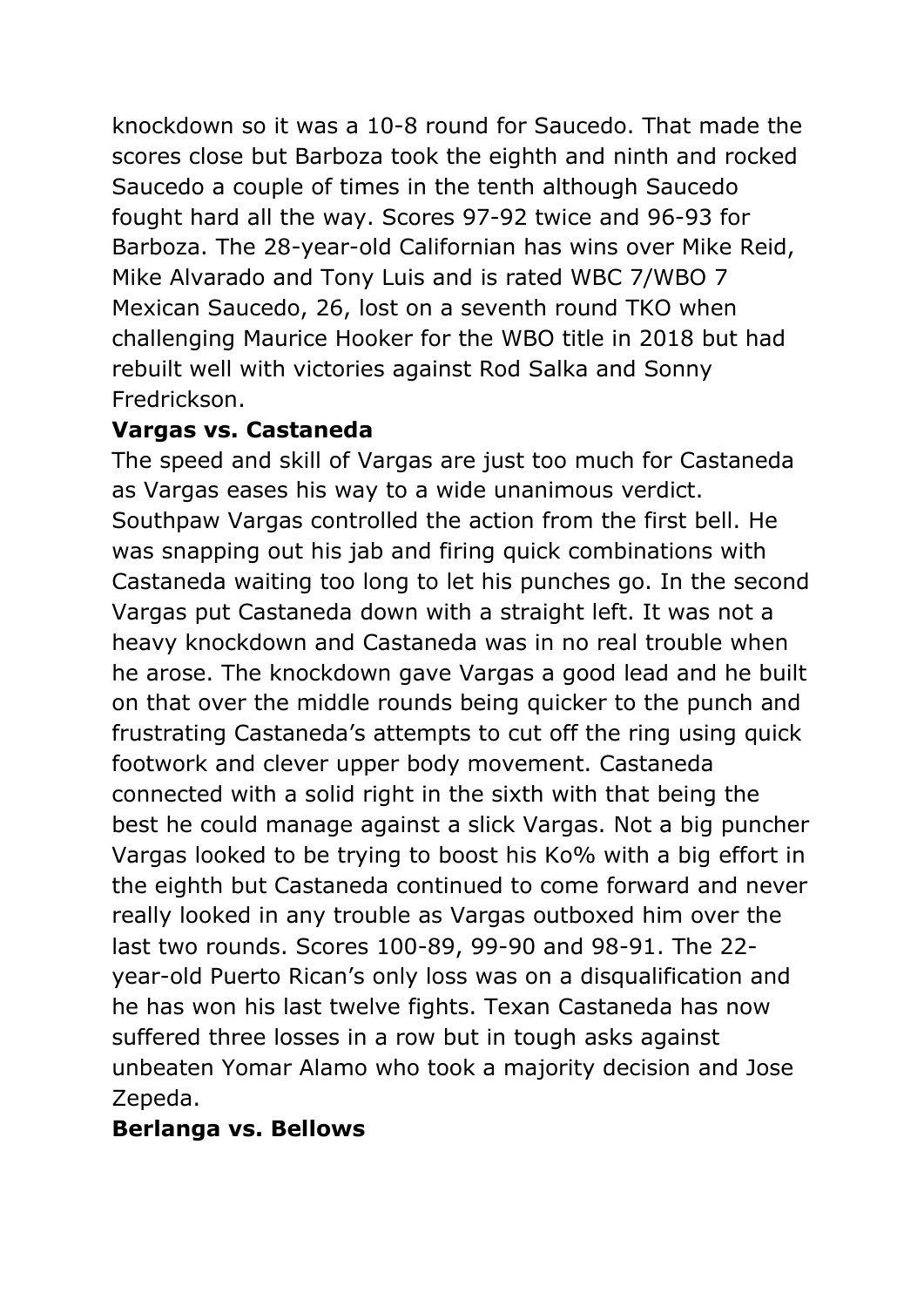Berlanga makes it fifteen first round wins in fifteen fights . Although giving away a lot of height and reach Bellows scored first connecting with a couple of sharp jabs. Berlanga missed with a three right crosses as Bellows stepped inside them. Berlanga was loading up on every punch with a couple whistling past the chin of Bellows. He connected with two rights which shook Bellows and then unloaded a series of head punches that had Bellows staggering across the ring and the referee stepped in and stopped the fight. Berlanga, 23, Brooklyn-born of Puerto Rican antecedents can certainly punch and this is the first time Bellows, who had won his last two fights, has been stopped. Berlanga marches on hopefully to another test.

#### **Vivas vs. Moralde**

Vivas annihilates Moralde. Mexican Vivas came out throwing a storm of punches immediately putting Moralde on the back foot. As he marched forward Moralde landed some hard counters but Vivas shook them off and floored Moralde with a left to the head. Moralde beat the count but a huge right to the chin sent him back to the ropes and two left hooks to the body sent him down and the referee stopped the fight. All over in 76 seconds. The only loss Vivas has suffered was a wide decision against world title challenger Ruben Villa in September last year and this is his third win as he rebuilds, Filipino Moralde has now lost three fights by KO/TKO but his losses have been to a very good level of opposition including Toka Khan Clary, WBO champion Jamel Herring and unbeaten Xavier Martinez.

# **15 October**

**Minsk, Belarus: Super Light: Eduard Troyanovsky (29-2) W PTS 10 Renald Garrido (25-28-3).Light: Elnur Samedov (11-1) W TKO 8 Alexander Podolsky (11-2). Super Middle: Germaine Brown (9-0) W PTS 8 Dmitrii Chudinov (21-8-3).**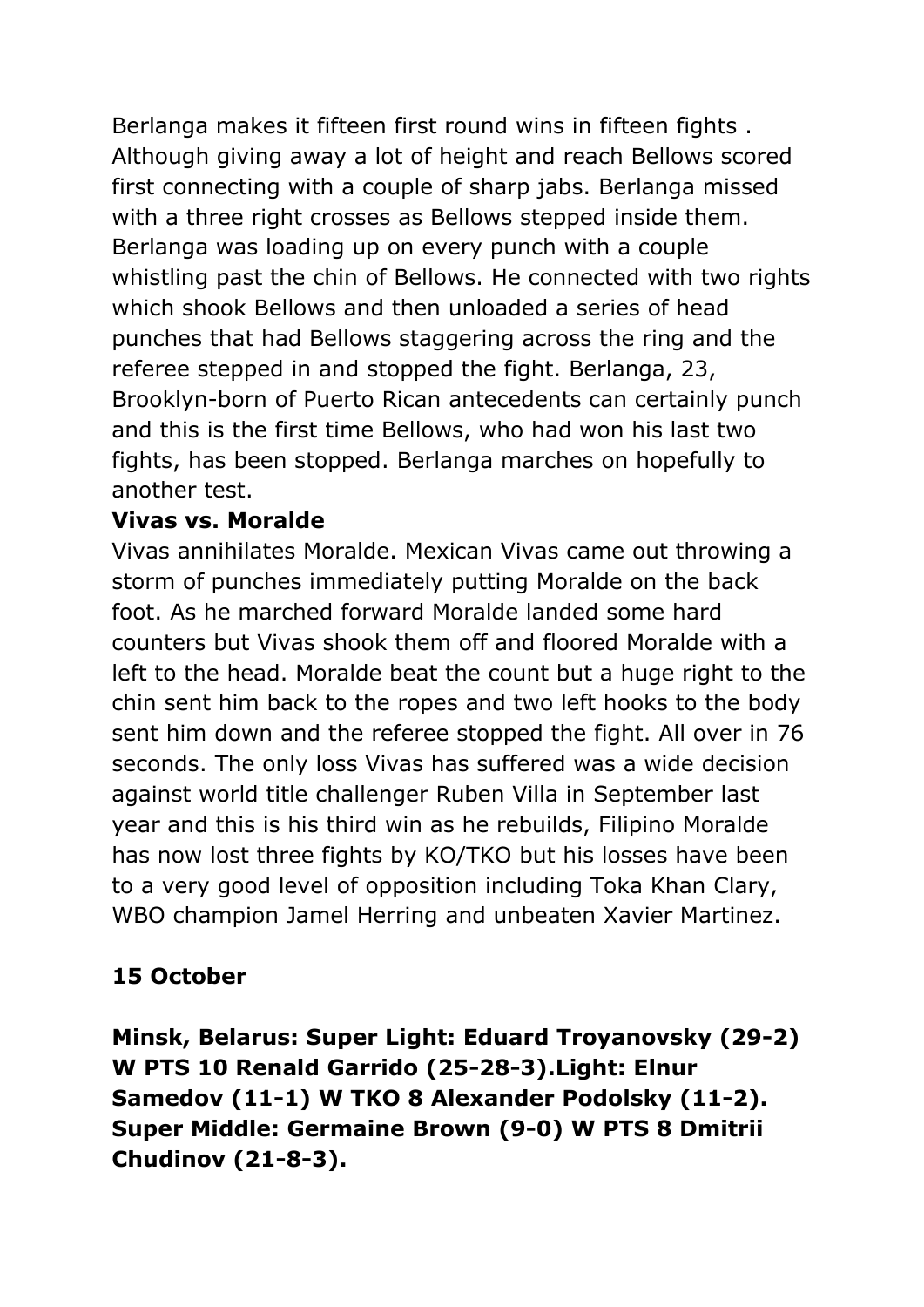### **Troyanovsky vs. Garrido**

"The Eagle" is still flying but not exactly soaring as Troyanovsky gets by the always competitive Garrido on a majority decision in this clash of veterans. The taller Troyanovsky started well boxing and keeping Garrido on the end of his jab and countering with some tasty uppercuts. Over the second half of the fight Garrido kept pressing just rolling forward towing punches and as Troyanovsky tired he was able to get past Troyanovsky's jab to work inside. Garrido had Troyanovsky reeling in the eighth and Troyanovsky fell into the ropes so it could have been scored as a knockdown but the referee just pulled Garrido off Troyanovsky and let the fight continue. Garrido looked a possible winner but Troyanovsky turned in a strong last round so it could have gone either way. Scores 97-94 and 96-94 for Troyanovsky and 97-97. The 40 year-old former IBF champion looked a spent force. He is No 14(13) with the IBF but is only going in one direction and that is not up. Garrido is Garrido. There is nothing fancy about the wild swinging 37-year-old Frenchman but on his night he is a handful for anyone. This is his seventh loss in his last eight fights but with a bit of luck he could just as easily have won seven of his last eight.

#### **Samedov vs. Podolsky**

Samedov gets off the floor to stop Podolsky. In a competitive match Podolsky had the edge early with his longer reach and some strong hooks. In the third Podolsky scored with a couple of hard rights on the advancing Samedov who stumbled as he moved inside and briefly went down on one knee resulting in a count. Samedov recovered and finally made his aggression tell. He wore down Podolsky before dropping him with a short right in the eighth. Podolsky got up but Samedov then drove him around the rind landing a series of unanswered head punches until the referee stepped in to save Podolsky. Only the third inside the distance win for former undefeated Russian champion Samedov. He was born in Azerbaijan but moved to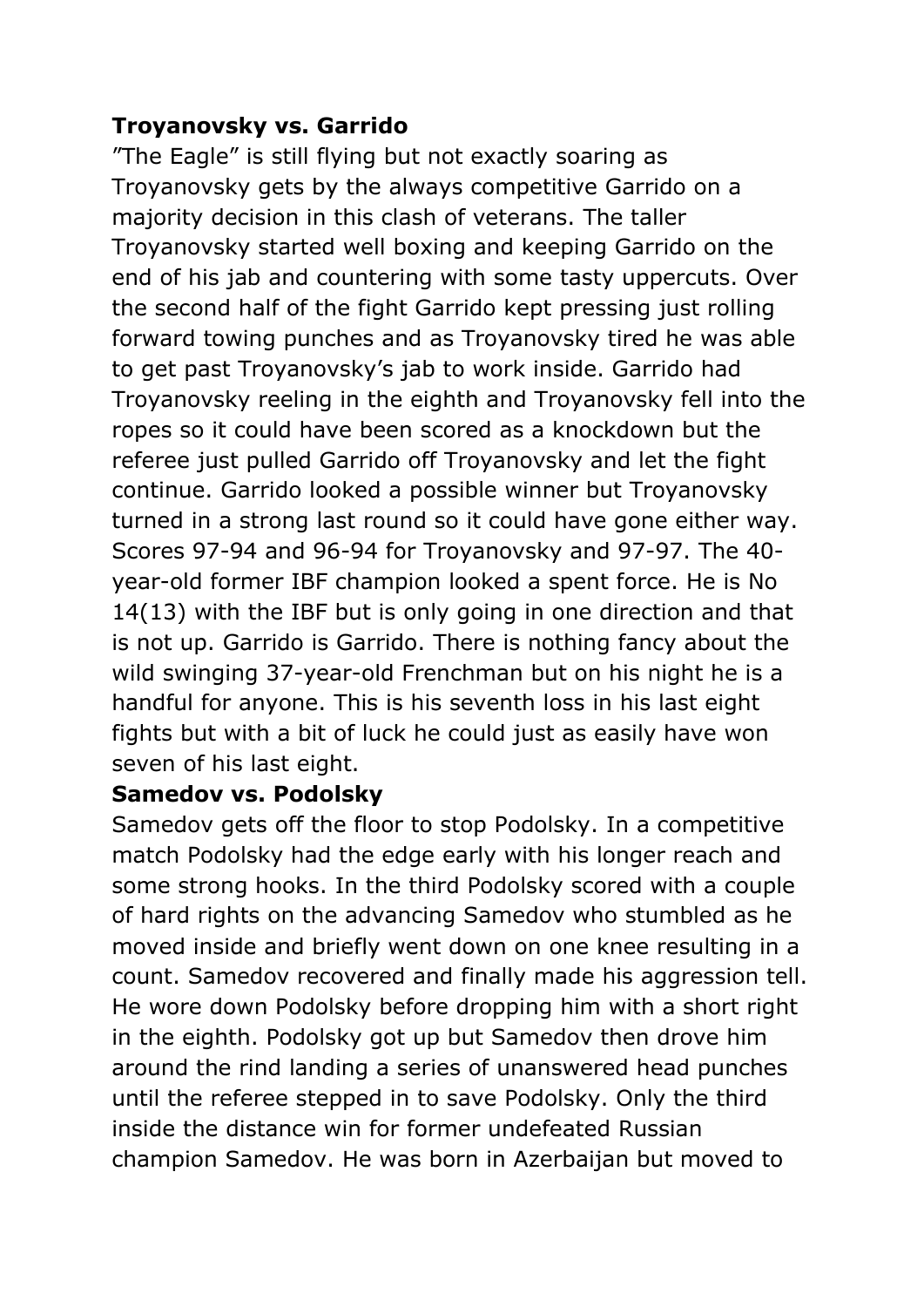Russia when very young. Podolsky's only other loss was against Spanish prospect Jon Fernandez.

#### **Brown vs. Chudinov**

Despite being relatively inexperienced Britain's Browne floors and clearly outpoints a faded Chudinov. The Russian "Night Wolf" tried to hustle and harry Browne out of his stride but Browne stuck to his boxing and found the careless Chudinov an easy target. Browne had won his last three fights by KO/TKO and he gave Chudinov a taste of his power when he floored Chudinov with a perfectly timed right cross in the third round. Chudinov almost ended face down on the floor but he managed to break his fall with his hands and then got up quickly. He was very unsteady but Browne left him off the hook and missed the chance of a dramatic victory. Instead Brown boxed his way through the fight continually finding gaps for counters and was a good winner. The 26-yerar-old BBB of C Southern Area champion paced the fight well despite not having been past six rounds before. Chudinov, 34, a former interim WBA champion, is on the slide being 0-5-1 in his last six contests.

# **16 October**

# **Kissimmee, FKL. USA: Super Light: Antonio Moran (26-4- 1) W TKO 6. Emanuel Colon (17-2-1). Welter: Xander Zayas (6-0) W TKO 1 Anthony Curtiss (2-6).Light Heavy: Rafayel Simonyan (8-0) W KO 6 Eric Abraham (6-6). Moran vs. Colon**

Definitely a candidate for Fight of the Week as Moran and Colon go to war for six rounds. The fight swung one way and then the other as both have impressive percentages of wins inside then distance. The taller Moran was willing to work inside and for five rounds it could have gone either way Moran had more depth in his experience and had met better opposition. A series of heavy, accurate punches suddenly had Colon fall apart in the sixth. Moran raked him with a succession of straight punches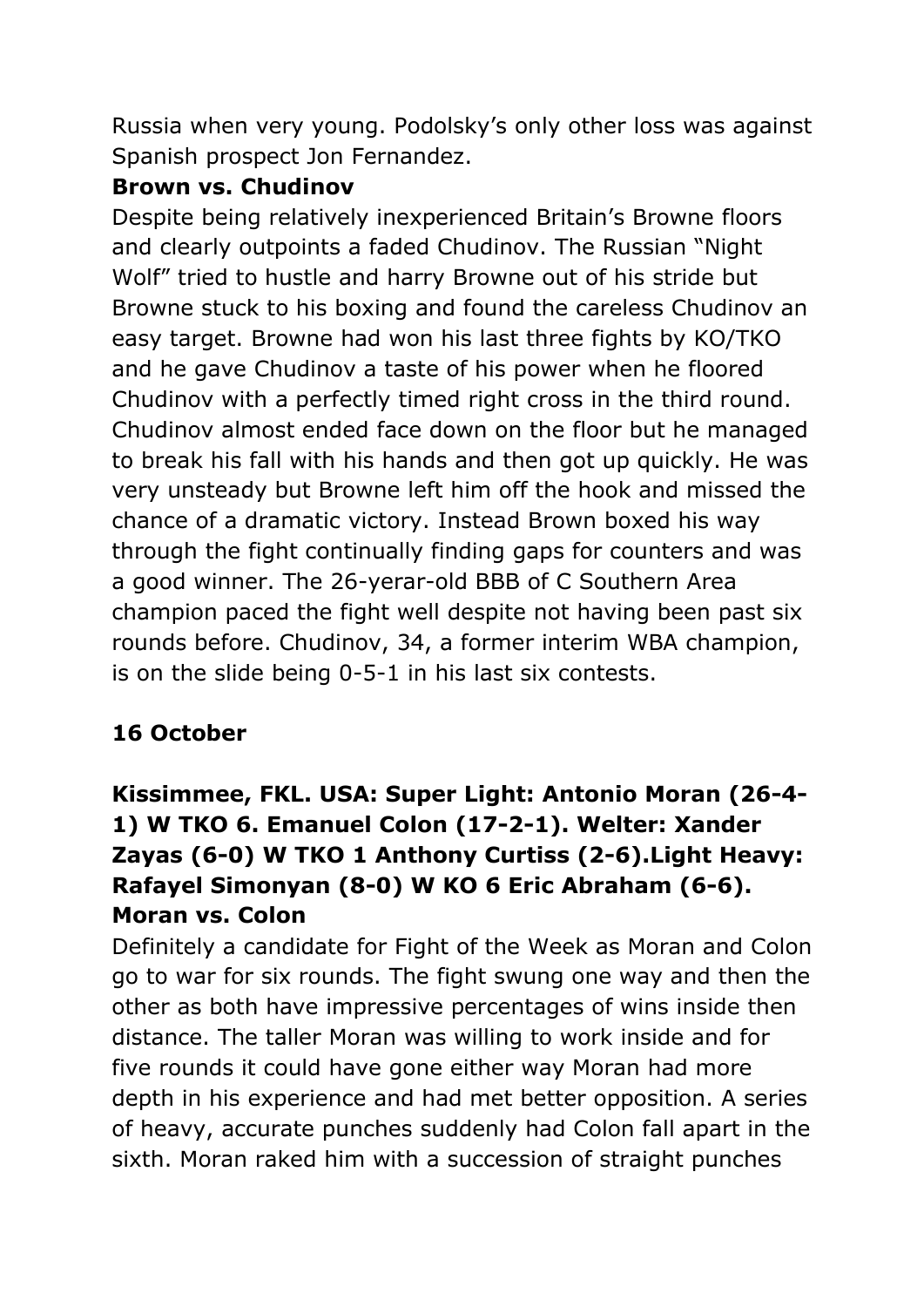and hooks that had Colon reeling around the ring until two heavy rights dropped him on his back. He made it to his feet but was in no condition to continue. Mexican Moran was 2-2-1 going into this one with the losses being against Jose Pedraza and Devin Haney and the draw with unbeaten 17-0 Yomar Alamo. This is his nineteenth win by KO/TKO. Buffalo-based Puerto Rican Colon was inactive in 2018 and his three fights in 2019 were all first round wins so he had seen only seven minutes action in the last three years.

#### **Zayas vs. Curtiss**

Zayas pulverises Curtiss inside a round. The outstanding young prospect blitzed Curtiss with savage combinations driving him around the ring. Curtiss tried to punch back but was overwhelmed and the referee halted the massacre. Still just 18 Zayas, a former US Under-19 champion, is the youngest fighter ever to be signed by Top Rank. He now has five wins by KO/TKO, four in the first round. He was too young to be able to qualify for the 2020 Olympics and 2024v was too long to wait. With his talent he could be the star boxer of the 2020's.

# **Simonyan vs. Abraham**

Armenian-born Simonyan breaks down and halts Abraham in the sixth. The strength and aggression of Simonyan eventually proved too much for Abraham. In the sixth Abraham touched down briefly from a right to the head. Simonyan then battered Abraham to the floor twice more and he was counted out. Azeri-born Simonyan, 26, makes it five wins in a row by KO/TKO. Third consecutive inside the distance loss for Abraham all against unbeaten opponents.

**Plant City, FL, USA: Super Light: Ryan Martin (24-1) W KO 1 Hevinson Herrera (25-19-1). Welter: Jose Miguel Borrego (18-2) W TKO 6 Luis Florez (25-17,1ND). Super Welter: Cecil McCalla (23-4) W TKO 2 Fidel Monterrosa Munoz (39-23-1,1ND). Martin vs. Herrera**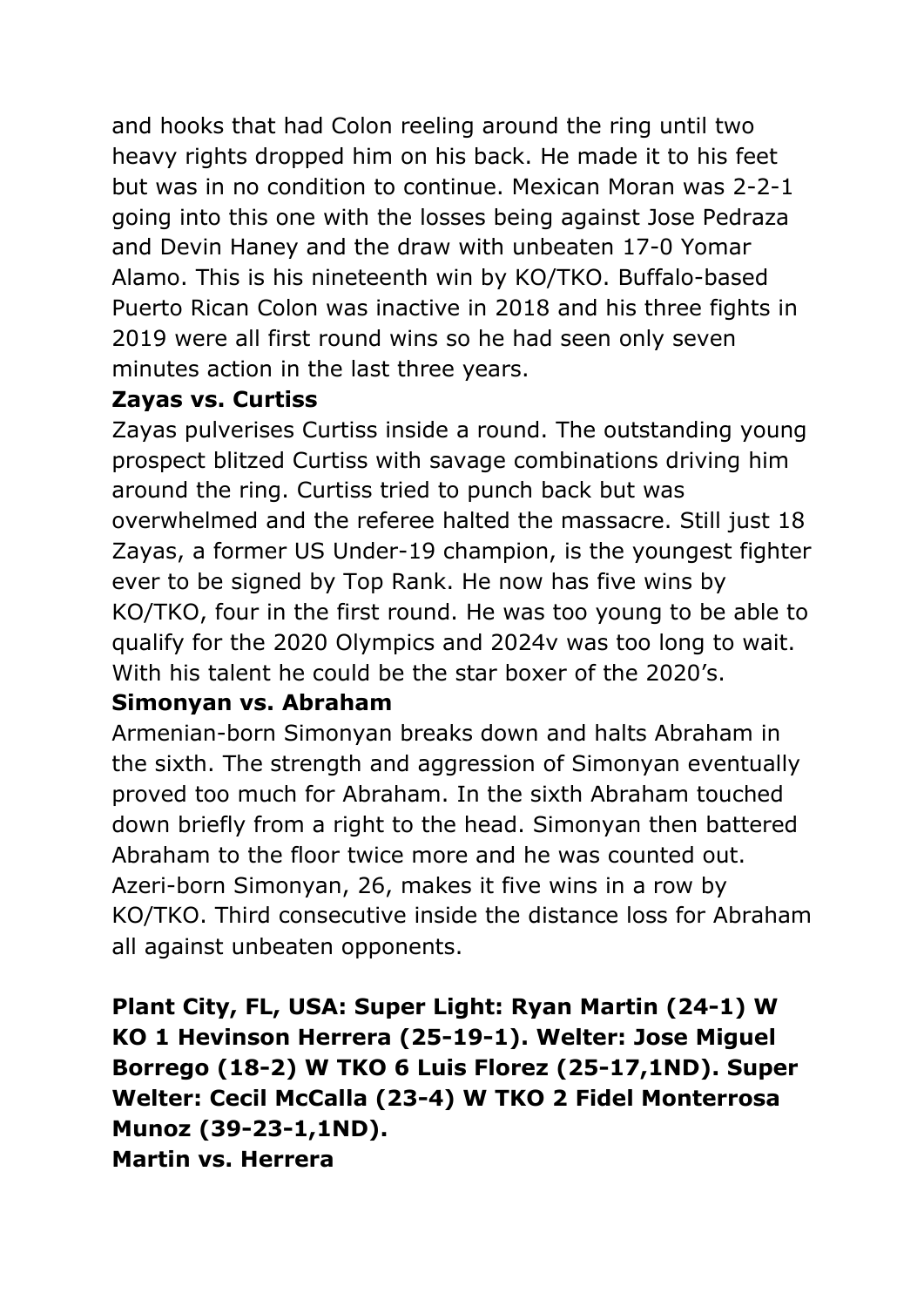Martin gets his second win of the year as he knocks out Herrera in the first round. The fight was over in 105 seconds and gives Martin his fourteenth win by KO/TKO. He tested positive for banned substances androsterone and etiocholanone (metabolites of testosterone) after his fight with Josh Taylor in 2018 and was given a four year suspension by the UK Anti-Doping Agency but the Agency is not recognised in the USA. Colombian Herrera is now 0-15 outside of his home country.

### **Borrego vs. Florez**

Mexican southpaw Borrego makers it 16 wins by KO/TKO with stoppage of Florez and pushes the Colombian a bit further down the slope. The 22-year-old Borrego has won his last four fights. Florez has the distinction of being the only fighter to have beaten Miguel Berchelt. He did it back in 2014 and did it by stopping Berchelt in 99 seconds. It has been largely downhill since then with 8 losses in his last 9 fights.

# **McCall vs. Munoz**

McCall makes it two wins in four months as he halts Munoz. After winning his first 20 fights McCall hit a bad patch when he moved up to face stiffer opposition and went 1-4 so has some rebuilding to do. On a bad night for Colombians Munoz drops to just 1 win in his 11 most recent contests.

# **Dar-Es-Salaam, Tanzania: Super Fly: Innocent Evarist (10-1-2) ( ?? see below) Prince Patel (23-1-1).Super Fly: Julias Kisarawe (32-7-1) W PTS 10 Msabaha Salum Msabaha (9-2-1).**

#### **Evarist vs. Patel**

Evarist seems to have been declared the winner in this one after clearly outpointing Patel but subsequently that was changed to a draw. The 5'11" Evarist scored at distance with his jab and outworked Patel over the first three rounds. He was on the front foot constantly throwing punches with Patel under pressure and not throwing enough punches back. By the fourth Evarist's jabs had Patel bleeding from the nose. In the fifth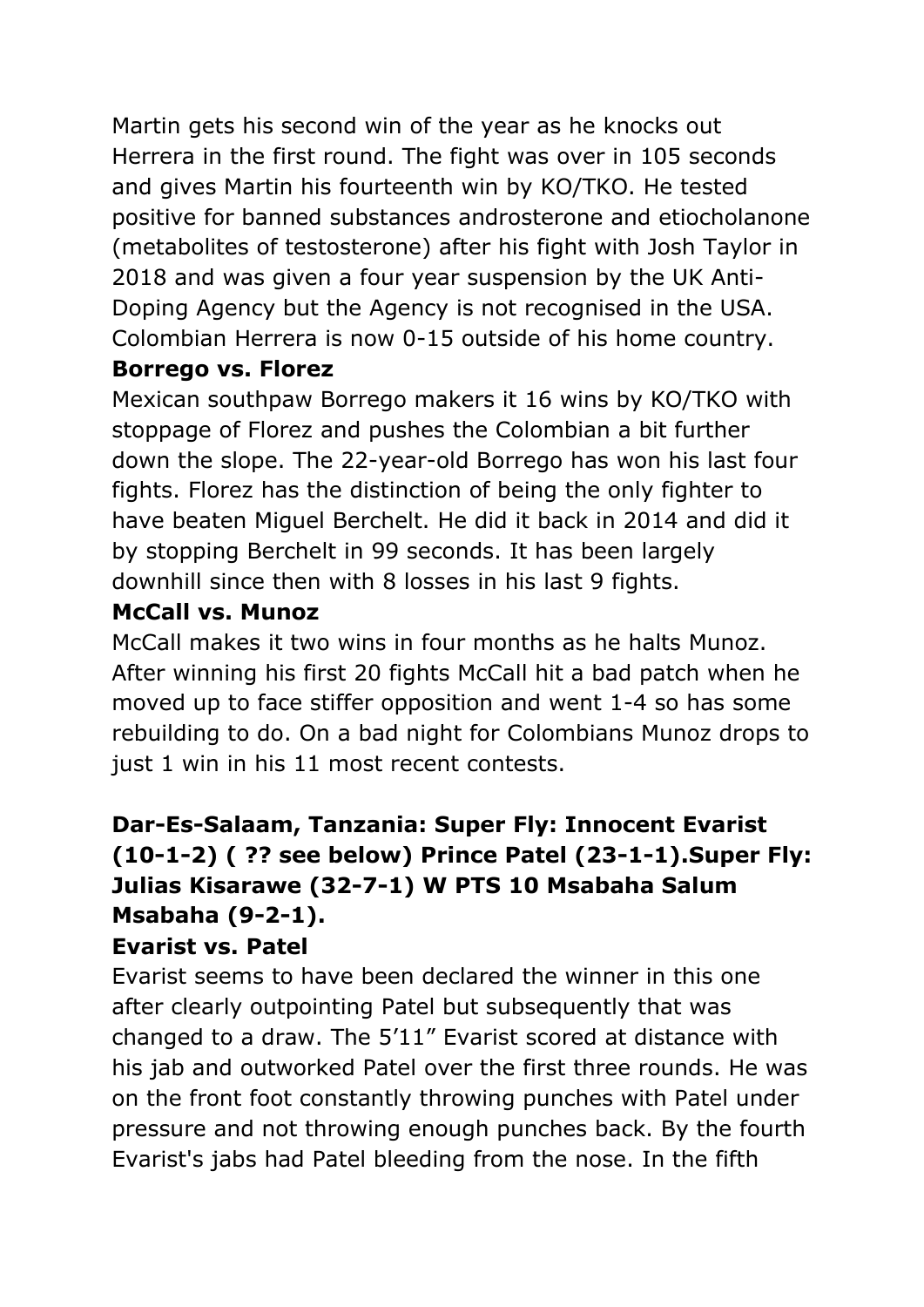Patel began to apply some pressure of his own but he was tending to walk in behind a high guard and was being caught by counters on the way in. Patel continued to take the fight to Evarist over the sixth and seventh and was scoring to the body but Evarist was again the one doing most work. Evarist's punches were not heavy but they were scoring. Evarist had a good eighth round punishing Patel with jabs and hooks but was deducted a point in the ninth for careless head work. Evarist dominated the last three rounds with Patel just trying to survive and Evarist had another point deducted for a butt in the last. No scores were given but it looked as though Evarist had been declared the winner. There was quite a bit of discussion between Patel and his team and the supervisor and after the show went off the air it was stated there had been an error in the scoring and the result was a draw. Irrespective of the revised result this was a clear win for Evarist. He had lost on a second round stoppage against Patel in May last year when he was unable to continue after being hit low. He had never gone past six rounds in a fight previously but he was the stronger man at the end. It was a poor performance by Patel who had lost to Michell Banquez for the IBO title in July last year but then won four times and collected the ABU title. The WBO Africa and WBO Global titles were up for grabs (Africa is not on the globe?) so presumably they are both still vacant.

#### **Kisarawe vs. Msabaha**

Kisarawa outpoints Msabaha to win the vacant UBO African title. Scores 97-93 for Kisarawe from all three judges. Kisarawe was stopped in five rounds by Prince Patel in 2018 but had outpointed Msabaha in February last year.

#### **Galapa, Colombia: Super Fly: Jose Soto (15-0,1ND) W KO**

**1 Angel Berrio (15-8).** In his first fight for eleven months Soto destroys Berrio in the first round. The action was close encounter stuff as the exchanged punches inside. Soto landed a couple of hooks to the head that had Berrio retreating to the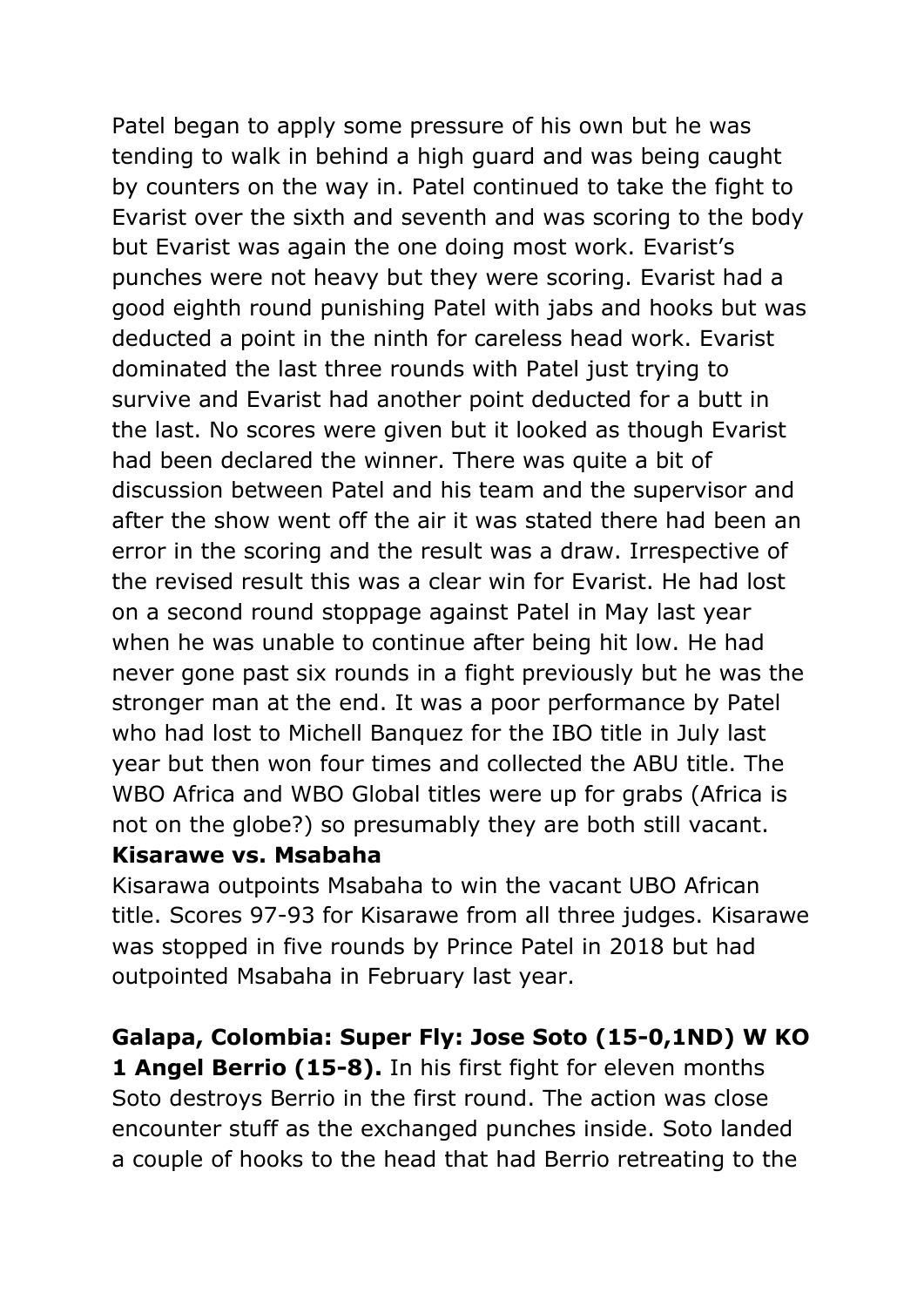ropes. Soto followed and landed a vicious left hook to the ribs and with Berrio already on his way down landed a couple of head punches but it was the body shot that really did for Berrio who was counted out kneeling on the canvas. The 22-year-old Soto, a former Colombian Youth Champion, has six inside the distance wins. Berrio has now suffered five losses and fought one No Decision in his last six appearances.

# **Karlsruhe, Germany: Super Middle: Petro Ivanov (13-0- 2) W TKO 4 Yusuf Kanguel (19-4-1). Heavy: Evgenios Lazaridis (17-3) W TKO 1 Eugen Buchmueller (17-7). Super Middle: Juergen Doberstein (26-4-1) W PTS 6 Roman Hardok (6-2).**

#### **Ivanov vs. Kanguel**

Relatively unknown Ivanov halts Kanguel in four rounds. Ivanov did enough to edge the first two rounds with Kanguel doing better in the third. Late in the fourth Ivanov shook Kanguel with hooks and uppercuts and a series of head punches had Kanguel collapsing into the ropes and down. He struggled to his feet but was unsteady and the referee waived the fight over. Kanguel tried to protest but it was a good stoppage. Ukrainian Ivanov wins the vacant WBC International Silver title. The 24-year-old was not too much of a surprise package having stopped then unbeaten French prospect Louis Toutin and won every round against experienced Roman Shkarupa. German Kanguel, 36, retired after five rounds against Vincent Feigenbutz in 2018 but had won the WBC Mediterranean title with points win over 18-0-1 Vartan Avetisyan in February last year.

#### **Lazaridis vs. Buchmueller**

This one was over quickly. As Buchmueller came forward and threw an overhand right Lazaridis came inside it and caught Buchmueller with a powerful right uppercut that dropped Buchmueller to the canvas on his back. Buchmueller tottered to his feet and was swaying on his legs so after the eight count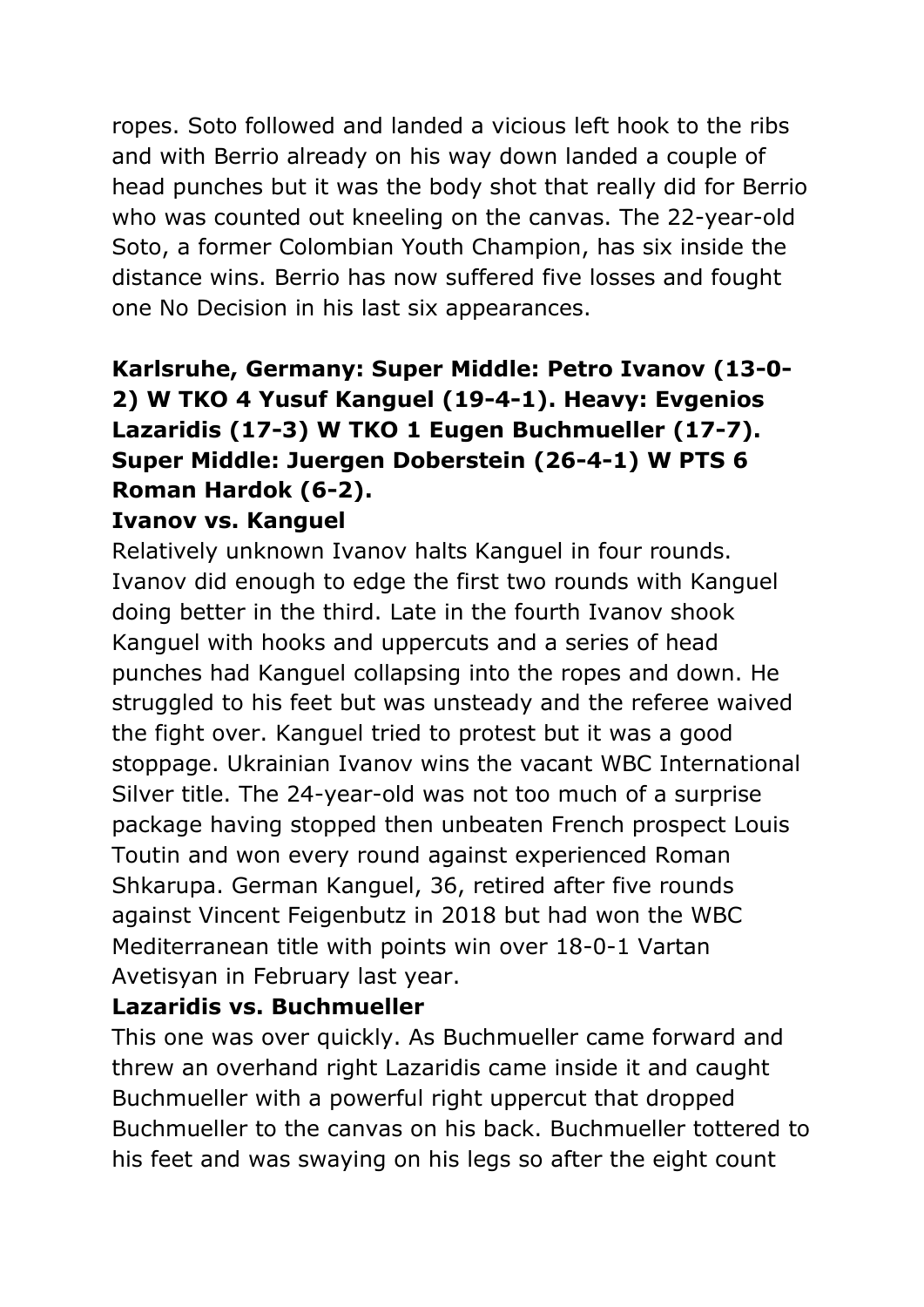the referee signalled that the fight was over. The 32-year-old 6'3" Greek Lazaridis gets win No 11 by KO/TKO. He lost on points to Agit Kabayel in July. Kazak born Buchmueller, 40, loses inside the distance when he gets ambitious enough to step up.

# **Doberstein vs. Hardok**

Another Kazak-born fighter Doberstein too good for Hardok and takes a unanimous decision. He had too much experience for Hardok having only lost on a majority decision over twelve rounds against Robin Krasniqi a few years back but he was coming off a seventh round kayo loss suffered against Juergen Braehmer in December. Russian-born German Hardok, a former German champion, was having his first fight for over two years.

# **17 October**

# **Peterborough, England: Super Light: Lewis Ritson (21-1) W PTS 12 Miguel Vazquez (42-10). Super Bantam: Marc Leach (15-1-1) W PTS 10 Qais Ashfaq (8-1). Thomas Patrick Ward (29-0-1) TEC DRAW 8 Thomas Essomba (10-6-1).**

# **Ritson vs. Vazquez**

Although being 3-4 in his last 7 fights may make it seem that Vazquez has accepted the role of a useful scalp for the local boxer he showed here the value of experience and certainly looked to have outscored Ritson. The home fighter was coming forward from the start. Vazquez was comfortable on the back foot constantly moving and slotting punches through Ritson's high guard. Ritson connected with a sharp left hook but was not closing Vazquez down. Ritson upped the pressure in the second but the clever movement and accurate punching of Vazquez was often frustrating Ritson's attacks. The pattern of the fight did not alter much. Vazquez was throwing light punches moving in and out quickly and changing angles. Ritson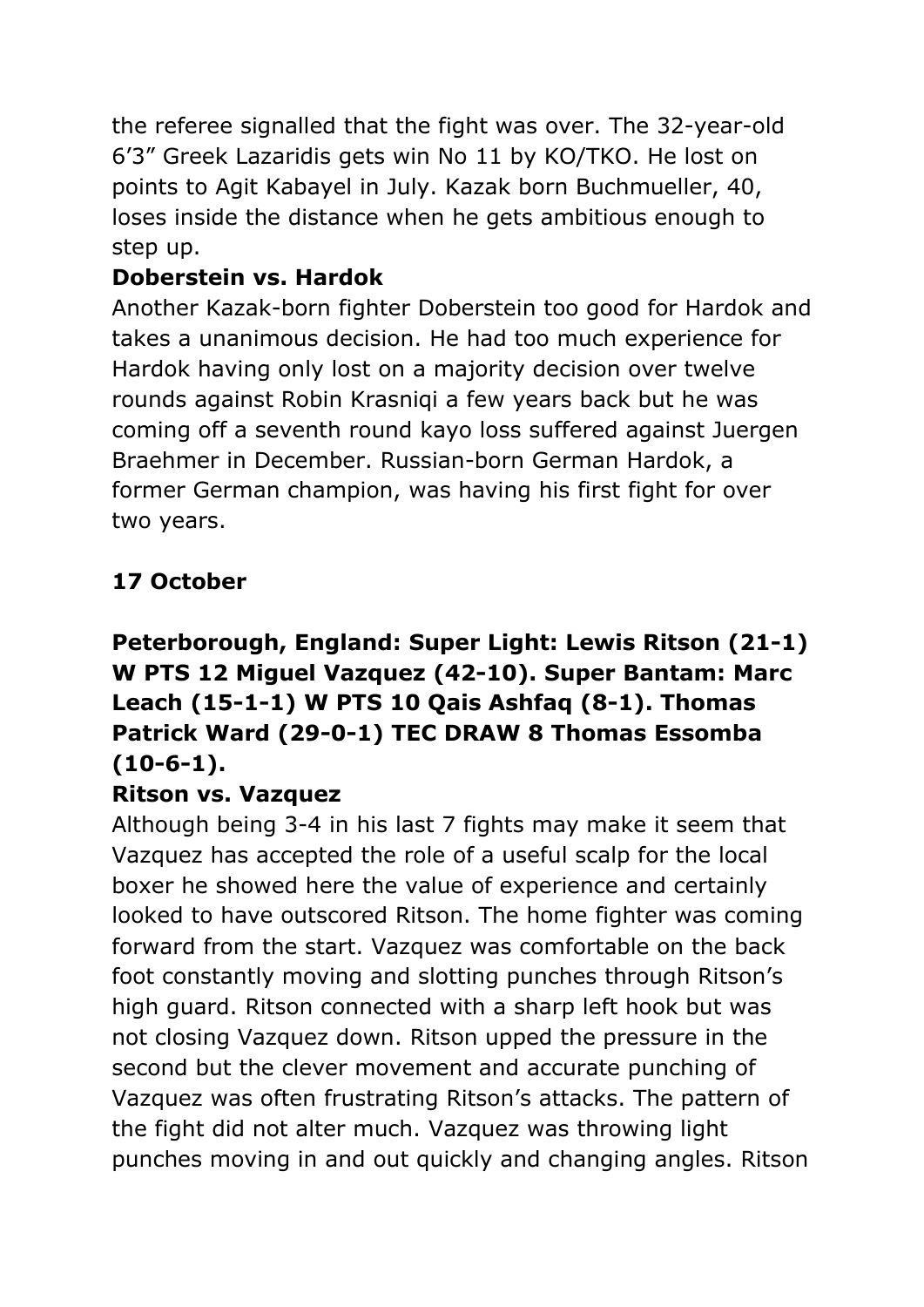was doggedly determined marching forward and landing the harder punches but not enough of them. It was brilliant tactical work by Vazquez and the only question was whether he could maintain the pace over the twelve rounds. Ritson worked well when he was able to get inside but was not cutting off the ring and giving Vazquez too much room. Many of Vazquez's punches were no more than light taps and Ritson was blocking a lot of Vazquez punches but just not throwing enough punches himself. Vazquez's punch output dropped late in the fight and he was moving less. That led to a bit more success for Ritson but some clever ducking and weaving from Vazquez was still making it difficult for Ritson to score. Ritson pressed hard over the last two rounds but Vazquez countered well and looked to have done enough to win but no such luck/justice. Scores 117- 111 and 115-113 for Ritson and 116-113 for Vazquez. Ritson wins the vacant WBA Inter-Continental title. It could be the judges preferred his aggression and harder punches but on this showing his No 2 rating from the WBA flatters him. Former IBF lightweight champion Vazquez, 33, showed there is still plenty of life left in him and he is capable of giving anyone trouble on his night but losses to Ohara Davies and Batyrzhan Jukembayev last year have also marked his ceiling.

#### **Leach vs. Ashfaq**

An upset here as Leach floors former elite level amateur Ashfaq twice on the way to a unanimous points victory. This was a fast-paced technical match between two good boxers. Leach was quick and light on his feet with Ashfaq looking to have the sounder technique and more power. Leach was using his speed to nip in and score and Ashfaq was trying to exert as much pressure as he could. Leach looked to be just in front after three rounds and late in the fourth he shook Ashfaq with a left to the head and then lunged inside following it up with another punch. Ashfaq went down. He protested he was pushed but was given a count. Ashfaq fought his way back into contention in the fifth and sixth. In the seventh a right and a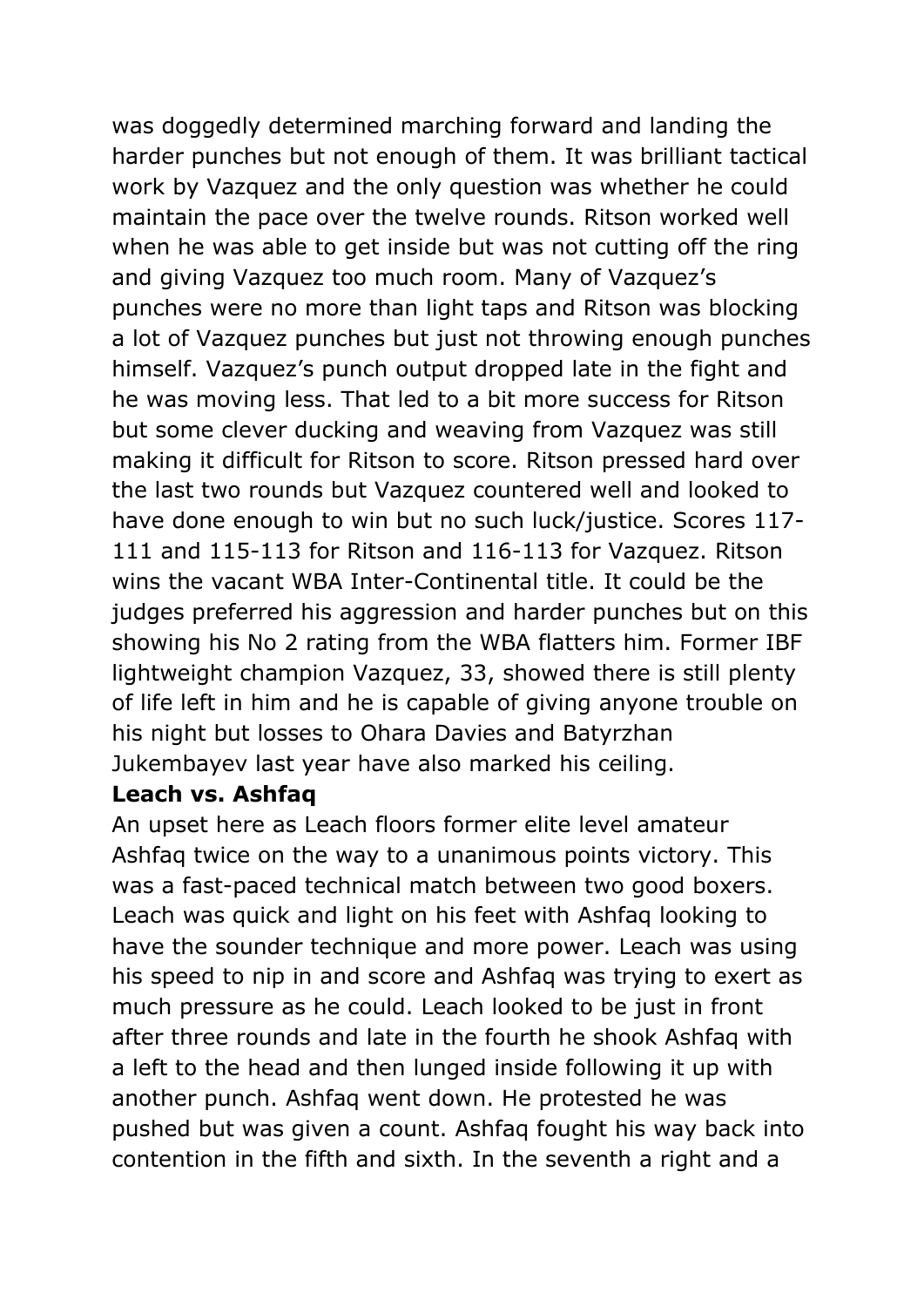left from Leach unbalanced Ashfaq and he went down. He again complained that he had been pushed but it was a second 10-8 round for Leach. Again Ashfaq battled his way into the fight but despite a strong finish it was not enough. Scores 96-92, 96-93 and 95-93 for Leach. No title at stake but a big win for Leach. After losing his first pro fight he is now 15-0-1 in his last 16. A set-back for Ashfaq. In the amateurs he won silver medals at the Commonwealth Games and European Championships a bronze at the European Games and represented Britain at the 2016 Olympics.

### **Ward vs. Essomba**

Disappointing end to an entertaining fight as a cut suffered by Ward ends the action and the scorecards make it a draw. Ward, the WBO No 3 was a heavy favourite over Essomba who was giving away height and reach and is a natural flyweight. Ward dominated the first two rounds but from the third fierce attacks from Essomba saw the Cameroons fighter get into the action. He gave Ward all sorts of trouble with hooks and uppercuts in the fourth. From there it became a much closer fight with Ward doing the scoring at distance and catching Essomba with counters and Essomba working feverishly and going to the body when he managed to get past Ward's jab. In the seventh a clash of heads saw Ward suffer a bad cut over his left eye and although the fight continued through the eighth before a punch could be thrown in the ninth the fight was stopped and the scorecards came into play with the ninth scored as equal. Scores 88-84 Ward, 88-85 Essomba and 86- 86. A fight Ward will want to forget as he looks for a chance to challenge Angelo Leo for the WBO title in 2021. Former Commonwealth flyweight champion Essomba had lost over twelve rounds against world rated Sunny Edwards in August. He is never in a bad fight and as he showed here and in his win over unbeaten Sean McGoldrick he can be a handful on his night.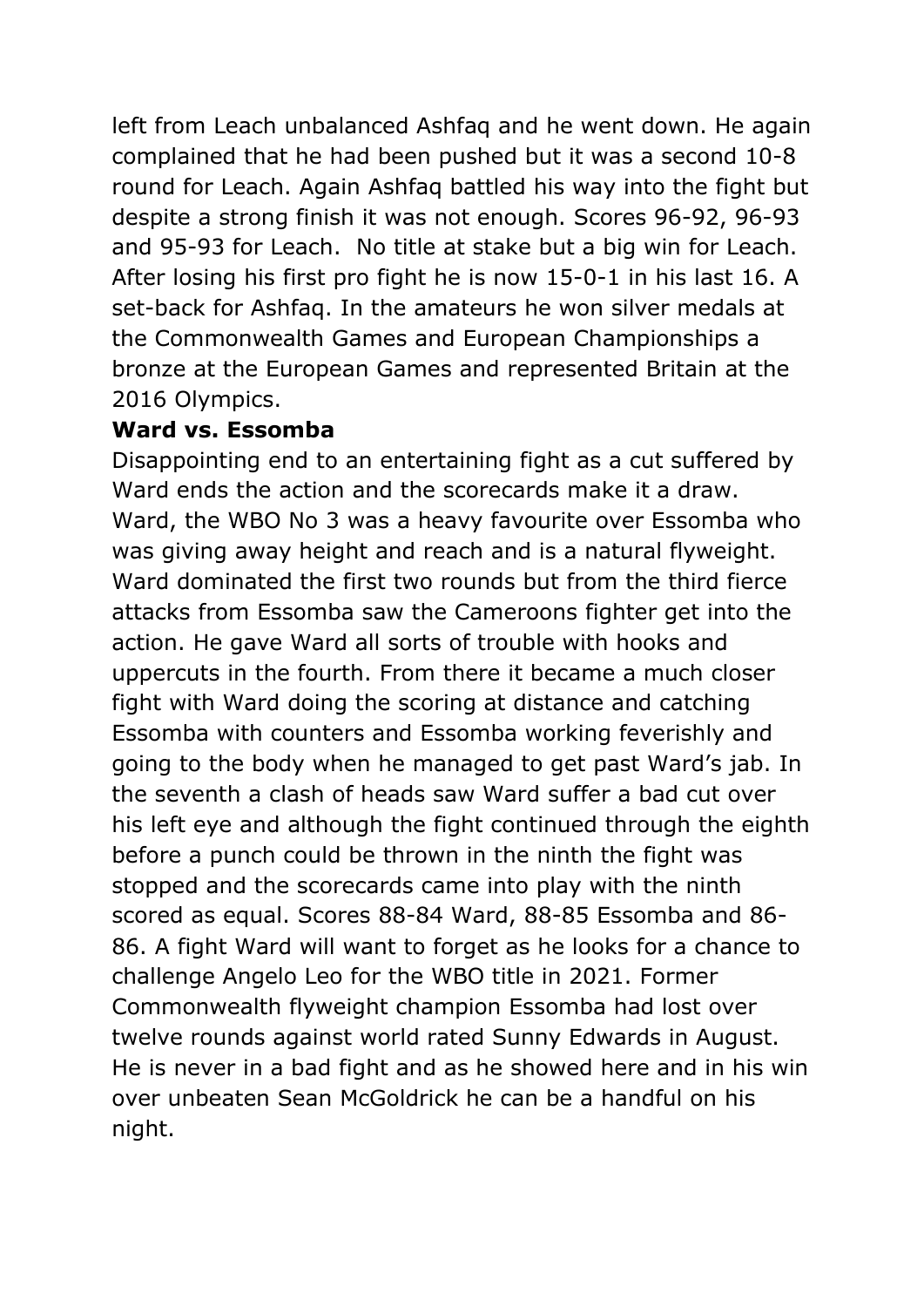# **Miami, FL, USA: Super Feather: Mark Bernaldez (21-4) W KO 3 Julian Aristule (34-14,1ND). Welter: Brian Norman (18-0,1ND) W TKO 1 Juan Rodriguez (13-8). Super Bantam: Jorge De Jesus Romero (18-0-1) W PTS 8 Luis Valdes (7-4-1) welter Jameson Bacon (24-4) W TKO 2 Gonzalo Dallera (6-9). Super Fly: Joahnys Argilagos (5- 0) W TKO 1 Samuel Gutierrez (16-28-6). Bernaldez vs. Aristule**

Bernaldez batters Argentinian southpaw Aristule to defeat in three rounds. Bernaldez easily took the first round and it was obvious that Aristule was not going to last long. A series of punches from Bernaldez floored Aristule early in the second and he continued to hunt down Aristule before putting him down again with a left to the head just before the bell. In the third Bernaldez pinned Aristule against the ropes and pounded him until Aristule fell to his knees and was counted out. Fifteen wins by KO/TKO for the Filipino "Machete". His losses have all come on the road against good quality opposition in their backyard. Former Argentinian super bantam champion Aristule has been in with some good opposition but at 37 is way past his best and this is his fifth defeat in a row.

#### **Norman vs. Rodriguez**

Norman adds another inside the distance victory. The teenager from Atlanta blew away Rodriguez in 86 seconds of the opening round. Norman immediately took the fight to Rodriguez hunting him around the ropes and connecting with hooks to the body. He drove Rodriguez to a corner with a pair of left hooks and then landed a cracking right to the jaw that sent Rodriguez tumbling into the ropes and down to the canvas. Rodriguez struggled to his feet but was counted out before he made it. Norman, 19, the son of Brian Norman who fought Jean Pascal, Edwin Rodriguez and Dominic Wade, turned pro at 17 and has scored 15 wins by KO/TKO. Rodriguez is on the down slope with seven losses in his last eight contests.

#### **Romero vs. Valdez**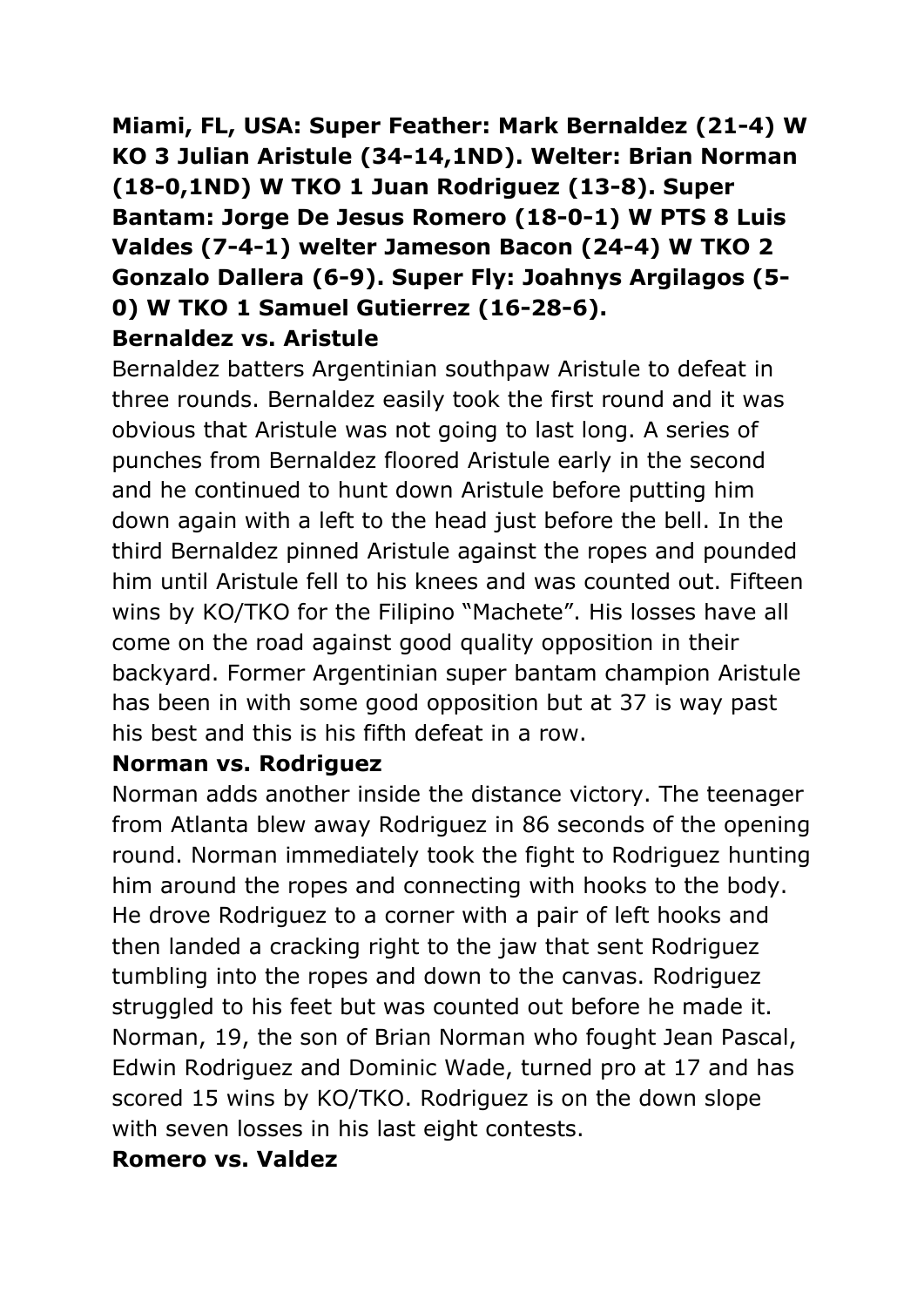Romero remains unbeaten with points win over inexperienced Mexican Valdes. Romero pressed the fight with the taller Valdes willing to stand and trade punches but he lacked the power to dissuade Romero. Romero kept driving forward but never really had Vargas in any trouble and Vargas occasionally just leaned against the ropes willing Romero to bring on the pressure. He found enough gaps in the guard of the advancing Romero to be competitive but never really threatened Romero's dominance. Scores 78-74 twice and 79-73 for Cuban Romero a former Florida State champion. Romero was coming off a majority draw against experienced Daniel Lozano but did not show enough here to indicate he will be a factor in the division. Valdes, 21, just a prelim fighter who gave Romero some work. **Bacon vs. Dallera**

Body punching from Bacon proves too much for Dallera, Bacon used a fast, accurate jab to box his way through the first round and shook Dallera with a sharp left uppercut. Dallera knocked Bacon off balance with a right in the second but then Bacon connected with a wicked left hooks to the body that had Dallera backing up and Bacon unloaded with hard punches to head and body. Dallera was stubborn and fought back until a left hook to the body saw him drop to his knees in agony and the referee immediately stopped th4e fight. Filipino Bacon, a former Philippines champion, returned to the ring last year after seven years out and is 4-1 since returning. Fifth loss in a row and eighth loss by KO/TKO for Argentinian Dallera.

#### **Argilagos vs. Gutierrez**

Cuban Argilagos dismantles veteran Gutierrez in the first round. A focused body attack from Argilagos soon had Gutierrez in trouble and he was floored and the fight was halted just past the 2:00 mark. Two first round victories in a row for Argilagos. The 23-year-old was a star of the Cuban team winning a gold medal at both the 2015 and 2017 World Championships as well as a bronze medal in Rio and was Cuban and World Junior champion. Seasoned veteran Gutierrez had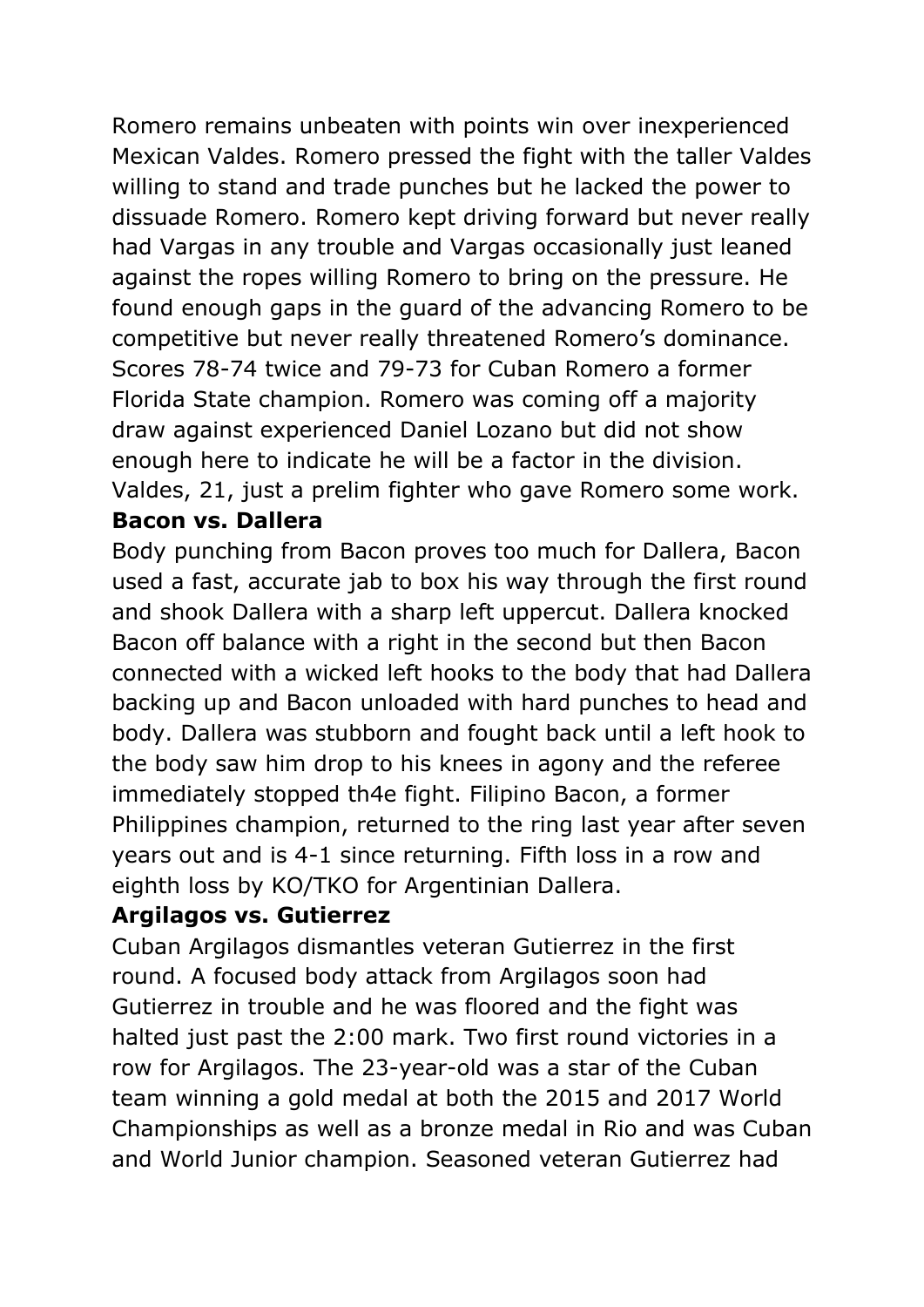lost on points to former WBC flyweight champion Cristofer Rosales just 23 days ago,

# **Johannesburg, South Africa: Welter: Thulani Mbenge (16-1) W PTS 10 Mardochee Kuvesa Katembo (13-3-1). Light: Prince Domo (12-10-1) W TKO 6 Xolisani Ndongeni (26-2). Light: Khaya Busakwe (6-1) W TKO 3 Kabelo Bikitsha (4-2).**

#### **Mbenge vs. Katembo**

Former IBO champion Mbenge returns with a win as he decisions Congolese hope Katembo. Mbenge had much the better skill set but was occasionally inconvenienced by the wild attacks of Katembo. Mbenge was a bit slipshod at times but his jab gave him a big edge and he was more controlled and accurate in his work. Katembo never stopped trying to pressure Mbenge coming forward throughout the fight but good movement and sharp counters from Mbenge piled up the points and he was a clear winner and collects the vacant ABU title. Scores 100-91, 98-92 and 98-93 for Mbenge. This was his first bout since losing his IBO title on a controversial decision against Sebastian Formella in Germany in July last year and with more action he will get sharper. He has wins over Diego Chaves and Miguel Vazquez and will be looking for some big international fights next year. In his last fight Katembo looked unlucky to have to settle for a draw with Obodai Sai in Ghana in August last year.

#### **Domo vs. Ndongeni**

Big shock for Ndongeni as in his return to action a careless moment and a booming left hook from Dlomo spoils his night. Ndongeni had a big edge in skills over Dlomo. Ndongeni was boxing well using his superior hand speed to score and duck around big swinging punches from Dlomo. Heads clashed twice in the second round with Ndongeni cut over his left eye. He passed a doctors inspection and continued to pile up the points working inside with hooks from both hands. He worked Dlomo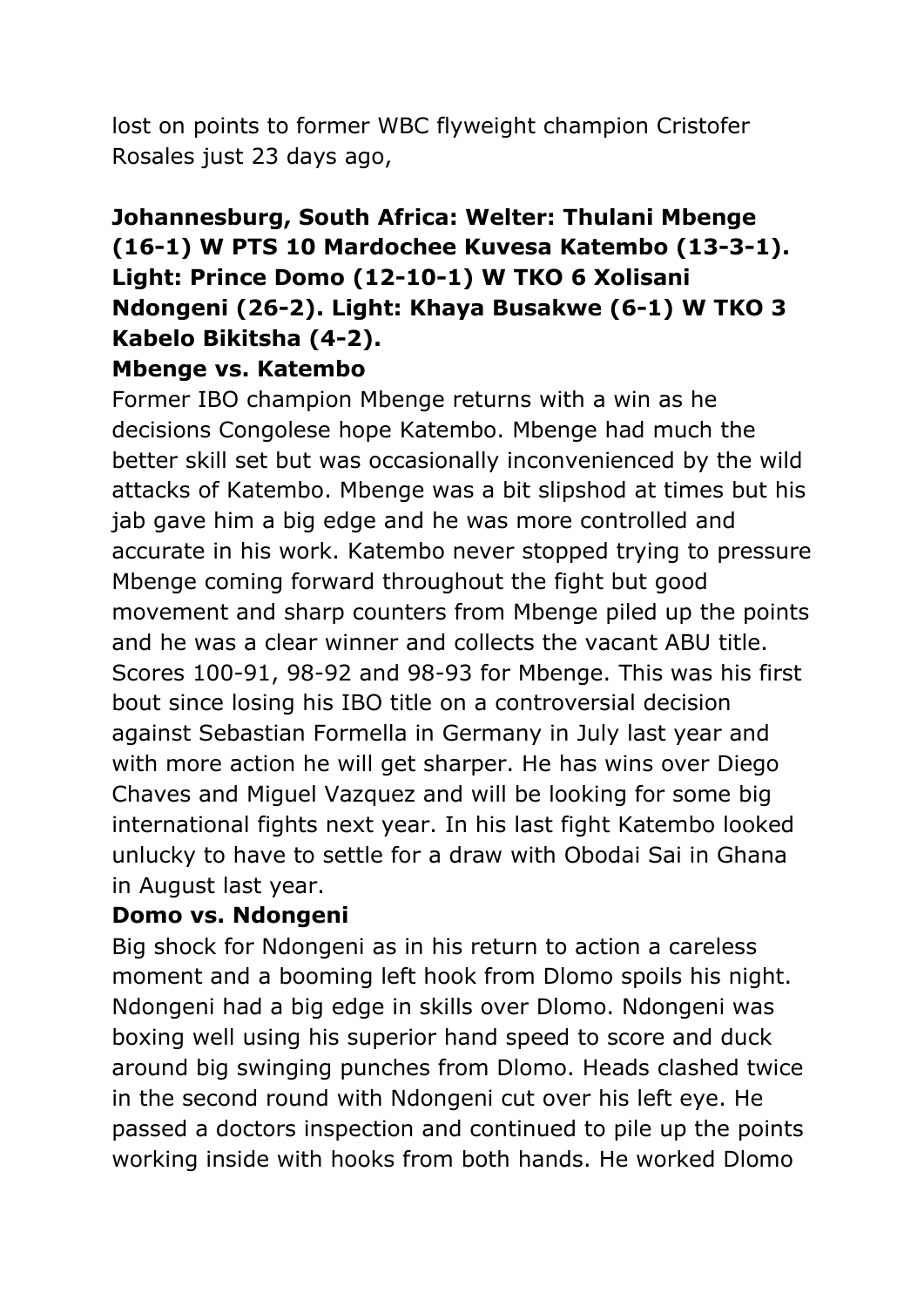over in the fourth and a stoppage looked possible but Dlomo survived. Ndongeni had Dlomo shaken again in the fifth and was dominating the action in the sixth. He fired a series of punches but failed to see a huge left hook from Dlomo. When it connected Ndongeni dropped his hands to his side and fell backwards flat in the canvas. He struggled up at eight but collapsed into the ropes and the fight was stopped. Ndongeni had put together a run of 25 wins before losing on points to Devin Haney in January last year. He scored a domestic win in September 2019 and this was his first fight since then and marked his move up to super light. Dlomo was given no chance of winning here and had scored only four inside the distance victories but suddenly his Rand value will have soared

#### **Busakwe vs. Bikitsha**

Busakwe stops Bikitsha in defence of his Gauteng title. Busakwe scored with some good rights in the first and got the best of some frantic trading at the end of the round. Bikitsha's best weapon was his jab and he used it to keep Busakwe on the back foot in the second but Busakwe was stringing together some combinations. There was some lively back-and-forth action in the third until Busakwe cracked Bikitsha with a solid right to the chin. Bikitsha was badly stunned and went to the ropes and as Busakwe began to unload on him the referee stopped the contest. All six of Busakwe wins have come inside the distance. Bikitsha had lost on points to former Commonwealth champion Tshifihiwa Munyai in December.

**Levallois-Perret, France: Bantam: Elie Konki (10-0) W PTS 10 Anuar Salas (20-8-1). Light: Yves Mendy (45-5- 1,1ND) W PTS 8 Alain Sangue (11-4-1). Light: Yazid Amghar (24-0) W KO 5 Daniel Mendoza (11-10,1ND). Super Feather: Guillame Frenois (48-2-1) W PTS 8 Alexander Cazares (16-13). Konki vs. Salas**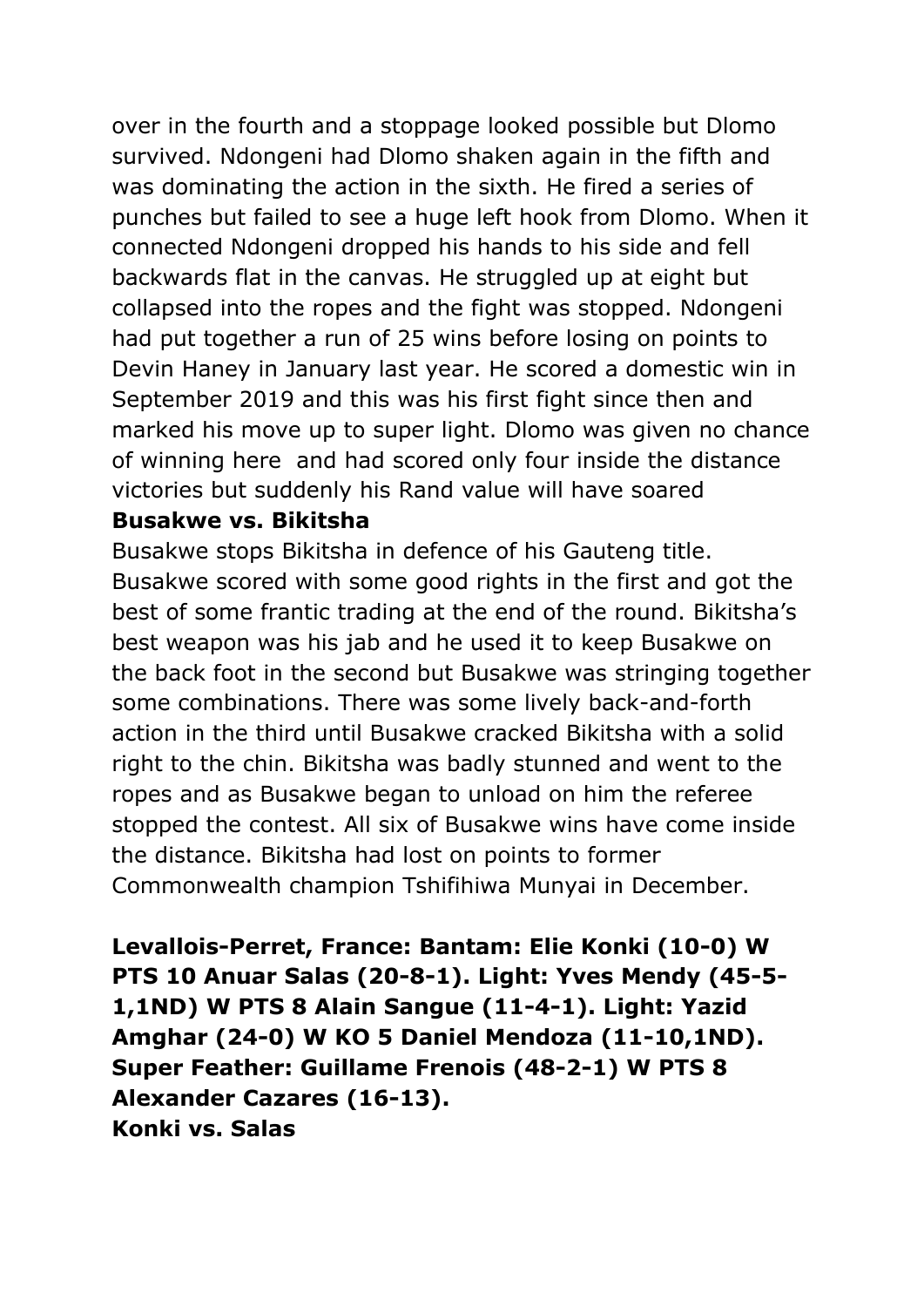European Union champion Koki adds the WBA Inter-Continental title with decision over Salas. A typical Konki fight as he showcased his great defensive work, his lack of power and his confidence occasionally bordering on arrogance. As his "Spider" nick name suggests Konki has exceptionally long arms and he used that reach to control the fight. His skill was sufficient for him to never be really threatened by Salas but he also never looked likely to win inside the distance. Scores 98-92 twice and 97-93 for Konki. Salas tried to walk Konki down and always worked hard whereas Konki occasionally surfed the action. Salas falls to 0-5-1 in his last six appearances.

### **Mendy vs. Sangue**

Mendy gets in eight rounds of work against inexperienced fellow-Frenchman Sangue. Mendy rarely got out of third gear and at times looked for more from Sangue. Although Sangue had very little to offer he competed well enough to edge a round and last the distance. Scores 79-73 twice and 78-74 for Mendy. The 35-year-old Mendy is No 5 with the WBC having won 15 of his last 16 fights and having won and lost against Luke Campbell. Teo Lopez already has some mandatory defences lining up so Mendy may never get a title chance. Sangue had won his last four fights and was moving up to eight rounds for the first time.

# **Amghar vs. Mendoza**

Former undefeated European Union champion Amghar given an easy night against Nicaraguan Mendoza. The visitor really did not belong in the ring with Amghar but he ploughed forward taking his punishment for four rounds. It became too much for Mendoza in the fifth and after absorbing a series of punches and then one left too many he dropped to sit on the canvas and he was counted out. After eight years as a pro and 24 fights Amghar has not really made much of an impression but perhaps he is trying to change that as this is his sixth inside the distance win on the bounce. Spanish-based Mendoza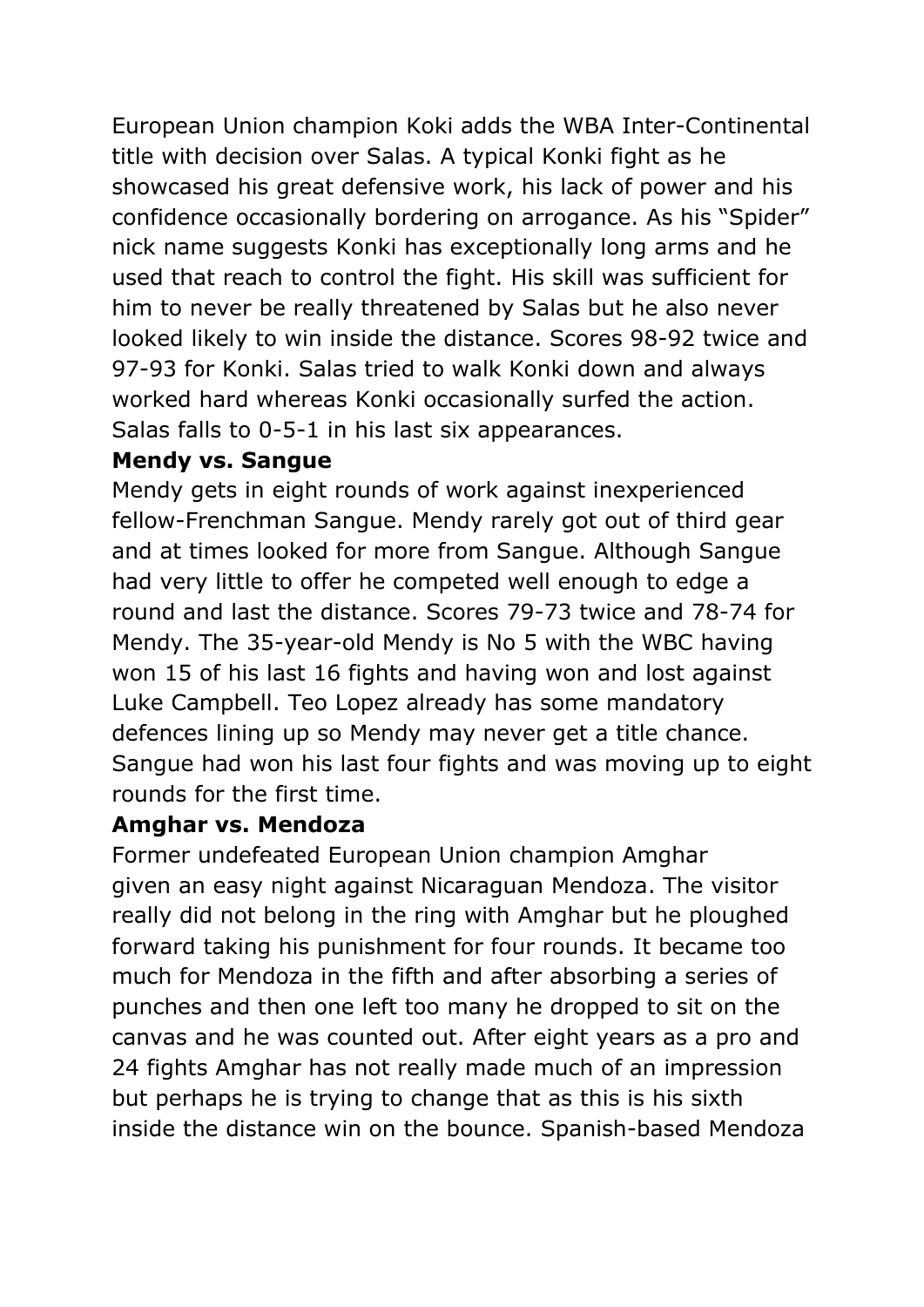has lost all five of his fights in Europe but this is the first time he has failed to last to the end.

### **Frenois vs. Cazares**

French southpaw Frenois is getting to the veteran stage but still had much too much skill for Mexican Cazares. Frenois was able to coast much of the way and although he rocked Cazares a couple of times never looked likely to win inside the distance. Scores 79-73 twice and 80-72 for Frenois. The 37-year-old former undefeated European champion put together a 15-0-1 run before losing to Tevin Farmer in a challenge for the IBF title in July last year. He is No 9 with the IBF so has a faint hope of getting another shot. Cazares is 0-7 in his fights in Europe.

# **Fuerstenwalde, Germany: Super Welter: Mike Jaede (15- 0) W RTD 6 Oszkar Fiko (33-29-1). Heavy: Djuar El Scheich (12-0) W RTD 5 Hasan Kurnaz (8-7). Middle: Ronny Mittag (31-4-4) W RTD 7 Taras Golovashchenko (3-4).**

# **Jaede vs. Fiko**

In a terrible excuse for a "world" title fight Jaede wins the vacant Global Boxing Council belt with victory over poor Fiko who retired after five rounds. The 27-year-old German has won 8 of his last 9 fights inside the distance but the opposition has been so poor they probably needed help to get in the ring as well as out. Fourteenth loss by KO/TKO for Fiko.

# **El Scheich vs. Kurnaz**

El Scheich wins the vacant Global Boxing Council Inter-Continental title with victory over Kurnaz. Syrian-born El Scheich gets win No 11 by KO/TKO. All seven of Kurnaz's losses have come inside the distance and five rounds is an achievement as it is the longest he has lasted in a losing fight.

# **Mueller vs. Golovashchenko**

A very welcome win for local favourite Mittag as Golovashchenko retires after five one-sided round. At one time Mittag's record stood at a very respectable 29-2-1 including a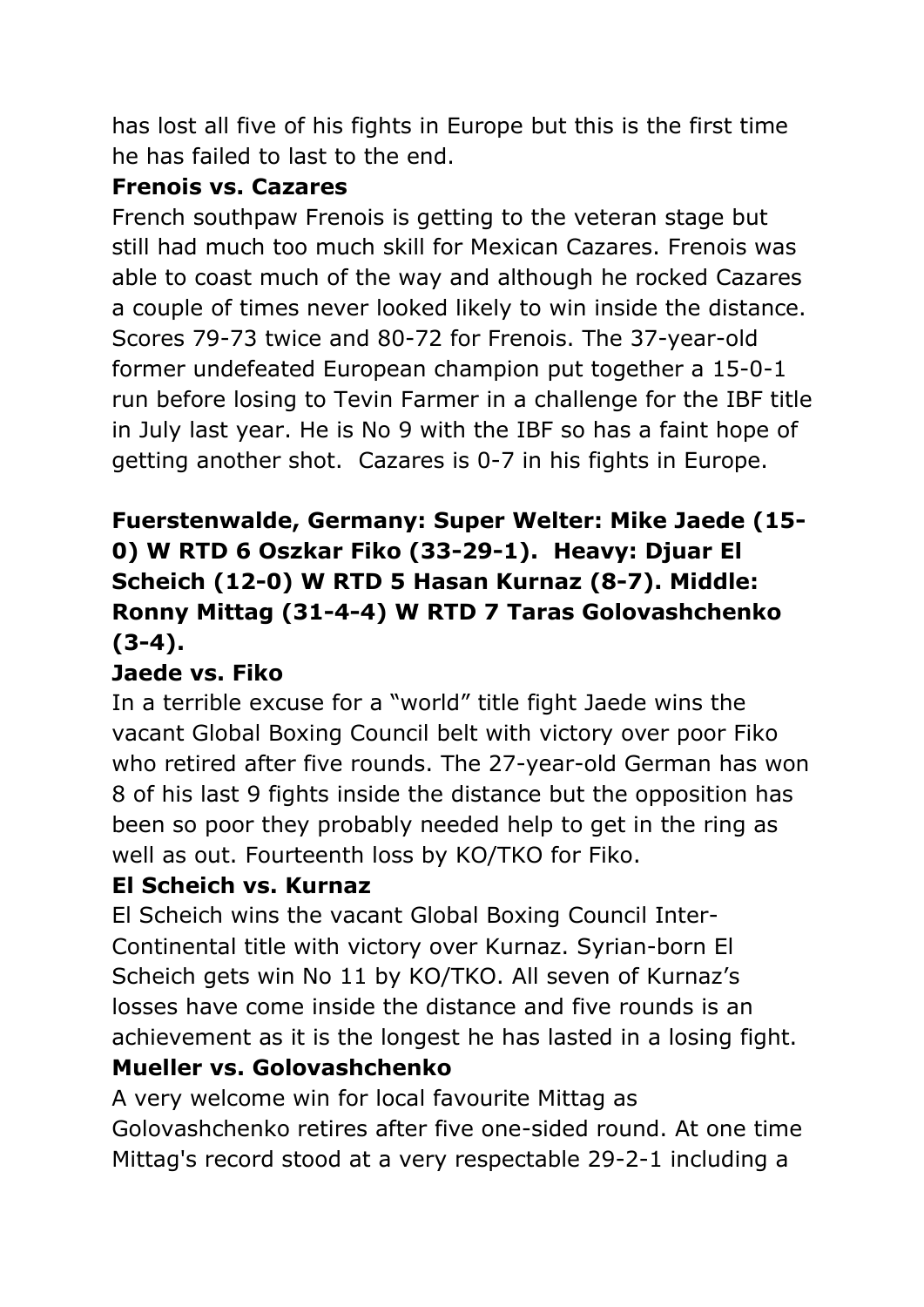victory over Conrad Cummings in London. But he has fallen on hard times being 0-2-3 going into this fight although in fairness the opposition has been strong. Four consecutive losses for Ukrainian Golovashchenko

# **18 October**

# **South Kirby, England: Welter: Michael McKinson (19-0) W PTS 10 Martin Harkin (13-1). Bantam: Paul Butler (32-2) W PTS 8 Ryan Walker (11-3). Fly: Jay Harris (18- 1) W PTS 10 Marcel Braithwaite (9-3).**

# **McKinson vs. Harkin**

Southpaw McKinson floors Harkin three times on the way to a unanimous decision. Not a big puncher-only two wins by KO/TKO-McKinson provided some power here. In the opening round he connected with a couple of rights to the head and an off balance Harkin went down. McKinson repeated the feat in the second this time using two lefts to send Harkin to the floor and he had Harkin down again in the fifth. None of the knockdowns were heavy and although being outboxed Harkin was competitive without every really threatening McKinson's mastery. Scores 100-88, 99-88 and 97-91 for McKinson. He has wins over 18-2-1 Evgeny Pavko and 17-0-2 Luis Veron and is No 8 with the WBO. Harkin was coming off a victory over unbeaten James Moorcroft.

#### **Butler vs. Walker**

In his first fight for a year Butler took the opportunity to shed some rust and get some rounds under his belt as he outpointed Walker. Butler was in control of the fight and connected with some heavy punches but Walker stuck to his job and gave Butler a reasonable level of competition. Referee's score 79-73 for Butler. Sixth undemanding win for Butler since losing to Emmanuel Rodriguez for the IBF bantamweight title in 2018 in a fight for which Butler failed to make the contract weight. He is No 3 in the IBF bantam ratings with No 2 vacant but as he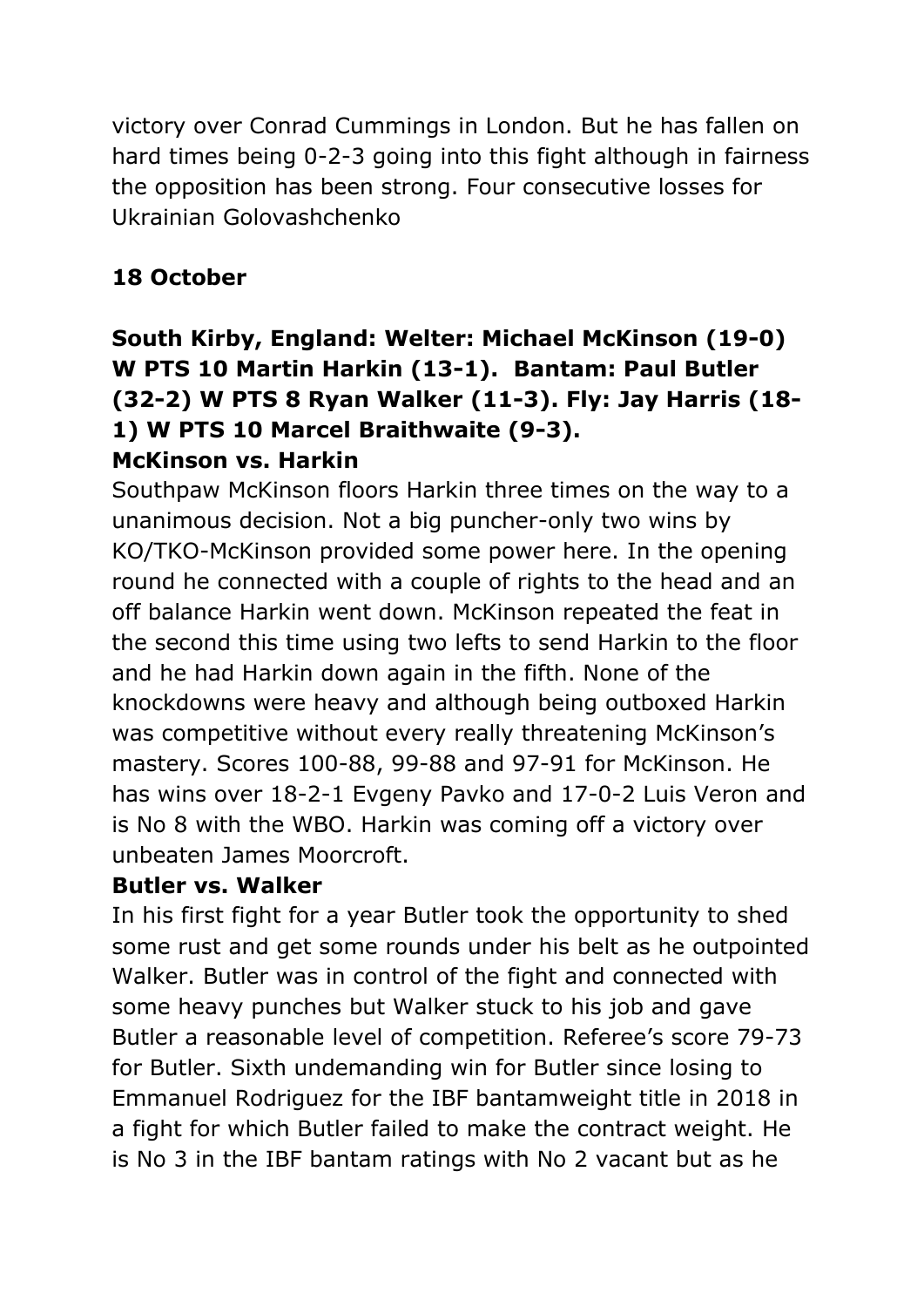has not beaten anyone in the current IBF ratings Butler can't fill that spot. Londoner Walker was stopped in five rounds by Lee McGregor in August.

# **Harris vs. Braithwaite**

A win but also some disappointment for Harris. This was to have been a defence of his British and Commonwealth flyweight titles but that plan was scrapped when Braithwaite was way over the division limit and came in to this at 116lbs. Harris got some useful ring time and Braithwaite kept intact his record of never losing inside the distance. Scores 98-92, 98-93 and 97-93 for Harris. This was the Welshman's first fight since losing on points against Julio Cesar Martinez for the WBC flyweight title in February. The former undefeated European champion is rated WBC 5/WBA 6 so still in the mix for a title shot. Braithwaite lost on points against Sunny Edwards for the British super fly title in February but had Edwards on the floor in the fight.

**Asakuchi, Japan: Fly: Seigo Yuri Akul (15-2-1) W PTS 10 Seiya Fujikita (13-5).** In a fight held over from March due to COVID-19 Akul retains the Japans title with verdict over Fujikita. Akul wanted to work on the outside but ended up fighting inside which helped Fujikita to compete over the first half of the fight. Over the second half Akul dominated to emerge the clear winner. Scores 99-91, 98-92 and 97-93 for Akul but Fujikita made it a closer fight than those scores indicate. The 25-year-old local fighter was making the first defence of the national title. Fujikita, 32, had won 5 of his last 6 fights but was in his first ten rounder.

**Fight of the week** (Significance): It has to be Teo Lopez's win over Vasyl Lomachenko

**Fight of the week** (Entertainment): Arnold Barboza vs. Alex Saucedo featured plenty of action with honourable mention to Antonio Moran vs. Emanuel Colon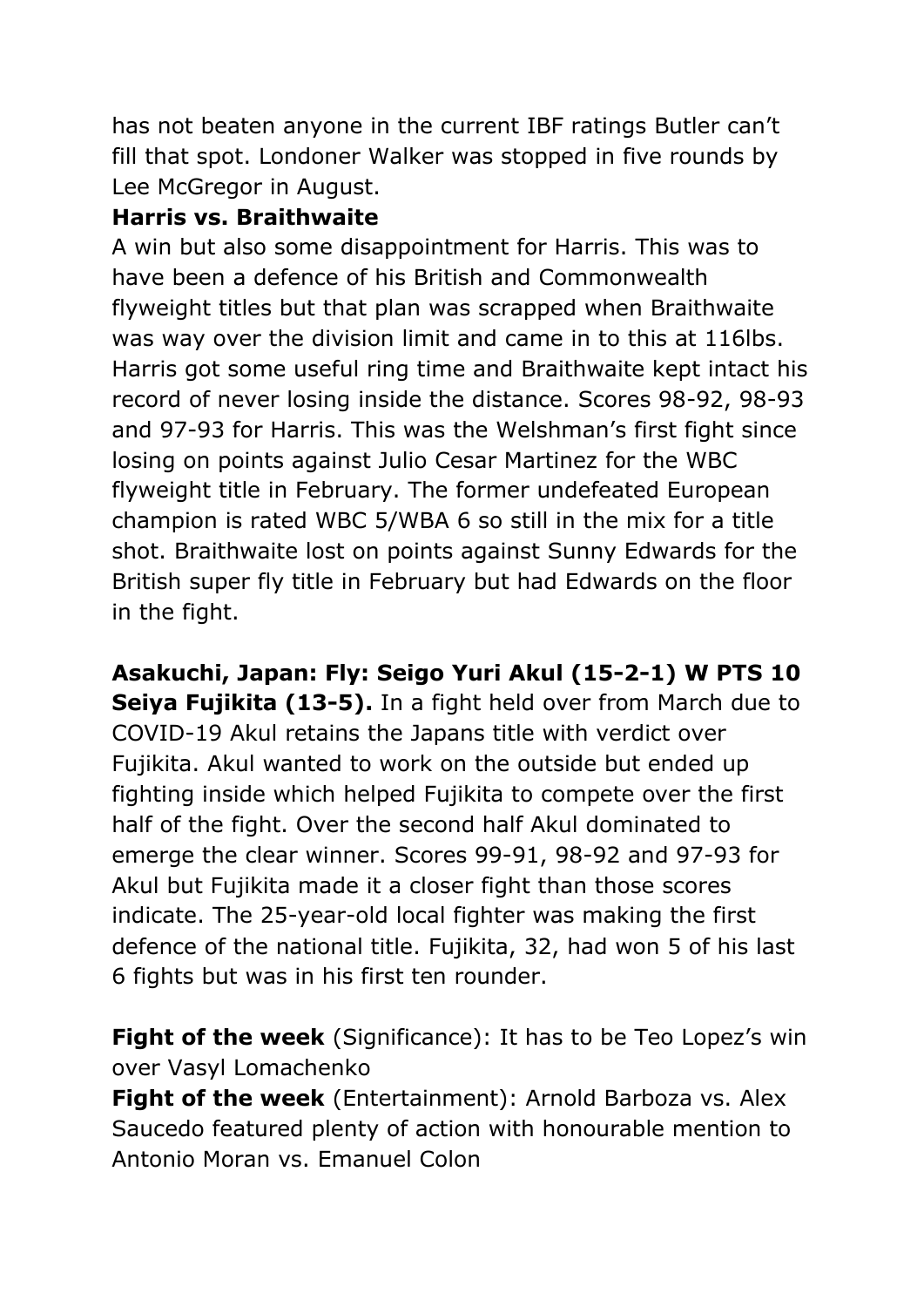#### **Fighter of the week**: Teo Lopez

**Punch of the week**: Has to be the left hook from Prince Dlomo that ended his fight with Xolisani Ndongeni. The right cross from Germaine Brown that dropped Dmitrii Chudinov and the perfectly delivered right uppercut from Evgenios Lazaridis were good contenders.

**Upset of the week**: I guess Lopez beating Lomachenko could be considered an upset but when it comes to the gap in class then the award has to go to 11-10-1 Dlomo knocking out 26-1 Ndongeni whuich gets my vote with an honourable mention to British novice Germaine Brown beating Dmitrii Chudinov also unexpected.

**Prospect watch**: Welterweight Brian Norman just 19 and 18-0 with 15 wins by KO/TKO looks worthy.

#### **Observations**

Confession time. I had been citing Tyrone Brunson's 19 consecutive first round wins at the start of a career as the record and over looked Yemeni Ali Raymi who recorded 21 at the start of his career. Raymi's opposition was beyond dreadful but 21 it is. He had his last fight at the age of 41 and was dead two months later. He was actually a colonel in the Yemeni Republican Guard and was killed on 23 May 2015 in an air strike on the Yemeni capital during the Yemini civil war. Nevada made use of a "replay representative" over the weekend and his review resulted in what the referee had termed a slip as in fact a legitimate knockdown. This was also employed on Rodney Berman's show in South Africa with Hall of Fame ring official Stanley Christodoulou as the replay representatives. It is good to see technology being used where it rights a wrong.

Cuba might not mind too much if some of their top amateurs defect when past their best but that can be the case for Robeisy Ramirez and Joahnys Argilagos. Ramirez 26 is a twotime Olympic gold medallist and former Pan American Games